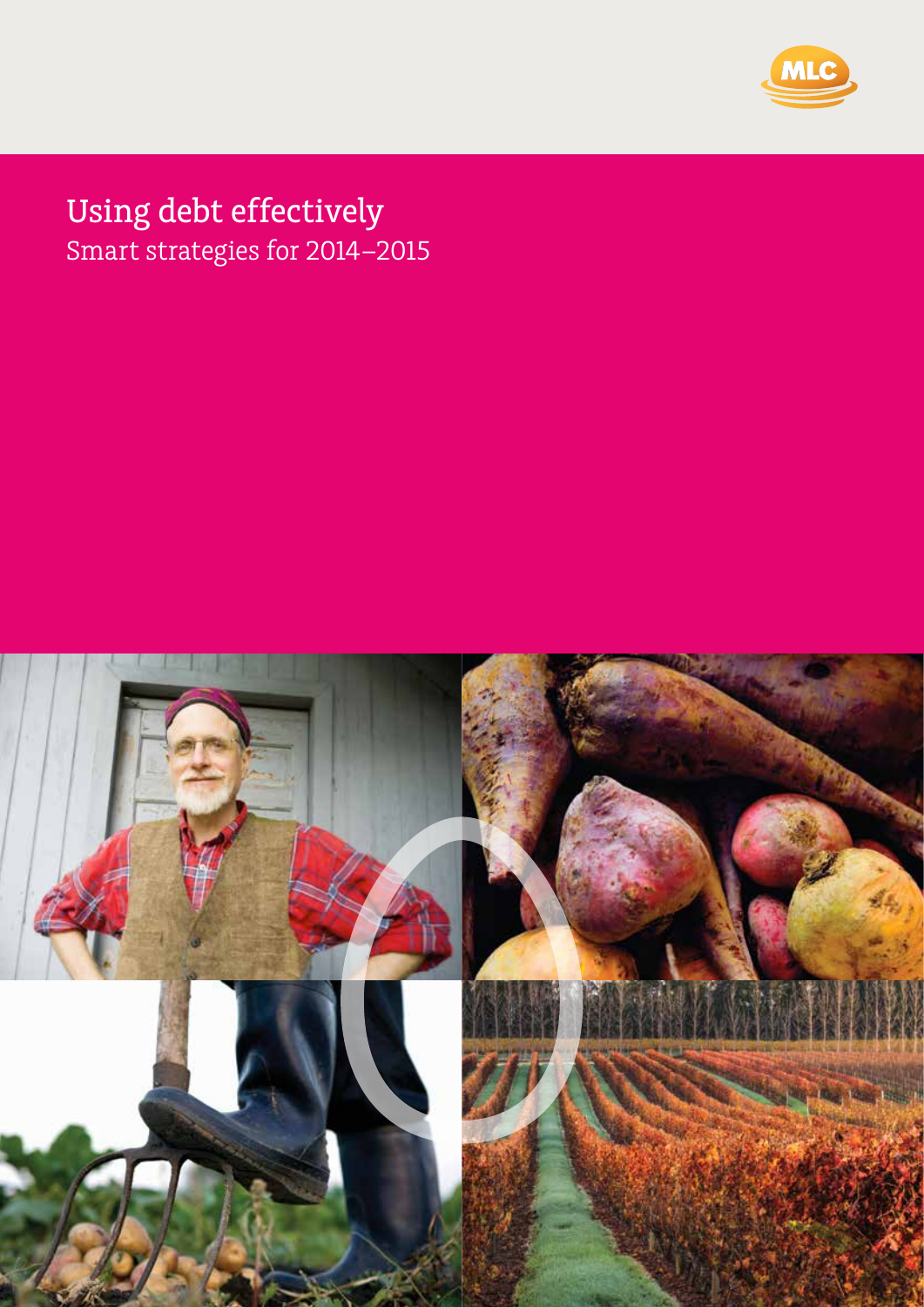William Shakespeare wrote, 'Neither a borrower nor a lender be', but the fact is debt can be a very useful tool *– when used properly.*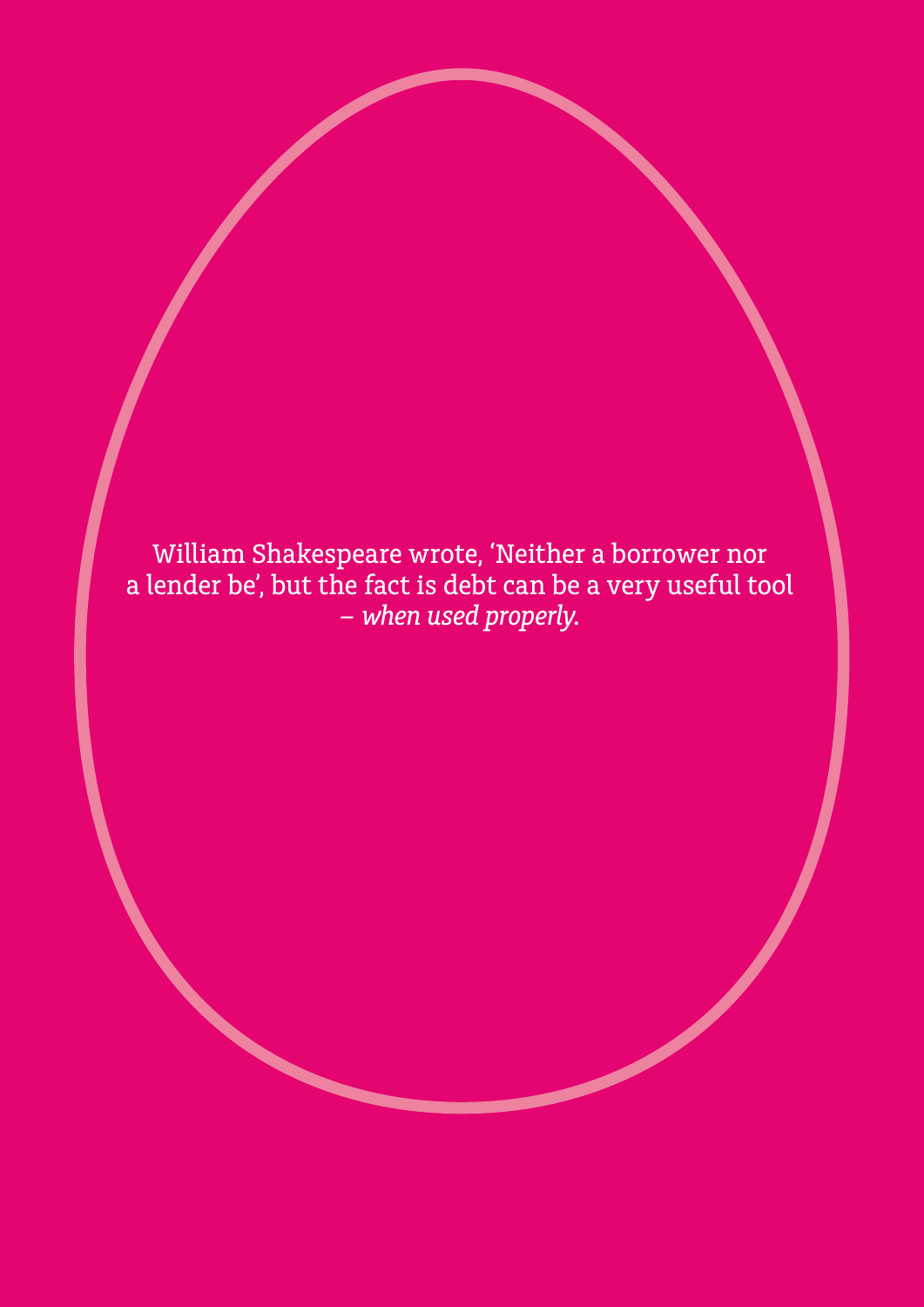# **Contents**

| <b>Using debt</b>                                                                   | 4  |
|-------------------------------------------------------------------------------------|----|
| The two types of debt                                                               | 5  |
| <b>Strategies at a glance</b>                                                       | 6  |
| <b>Strategy 1 – Consolidate your debts to save money</b>                            | 7  |
| <b>Strategy 2 - Use your emergency cash reserve more effectively</b>                | 9  |
| <b>Strategy 3 - Harness your cashflow to reduce inefficient debt</b>                | 11 |
| <b>Strategy 4 - Use borrowed money to build wealth</b>                              | 13 |
| <b>Strategy 5 - Transform your debt using a financial windfall</b>                  | 15 |
| <b>Strategy 6 - Build wealth via debt recycling</b>                                 | 17 |
| <b>Strategy 7 - Offset your investment loan to retain tax efficiency</b>            | 19 |
| <b>Strategy 8 - Make gearing more tax-effective for a couple</b>                    | 21 |
| <b>Strategy 9 -</b> Leverage your investment via an internally<br>geared share fund | 23 |
| <b>Investing with borrowed money</b>                                                | 24 |
| <b>Frequently Asked Questions</b>                                                   | 26 |
| <b>Glossary</b>                                                                     | 30 |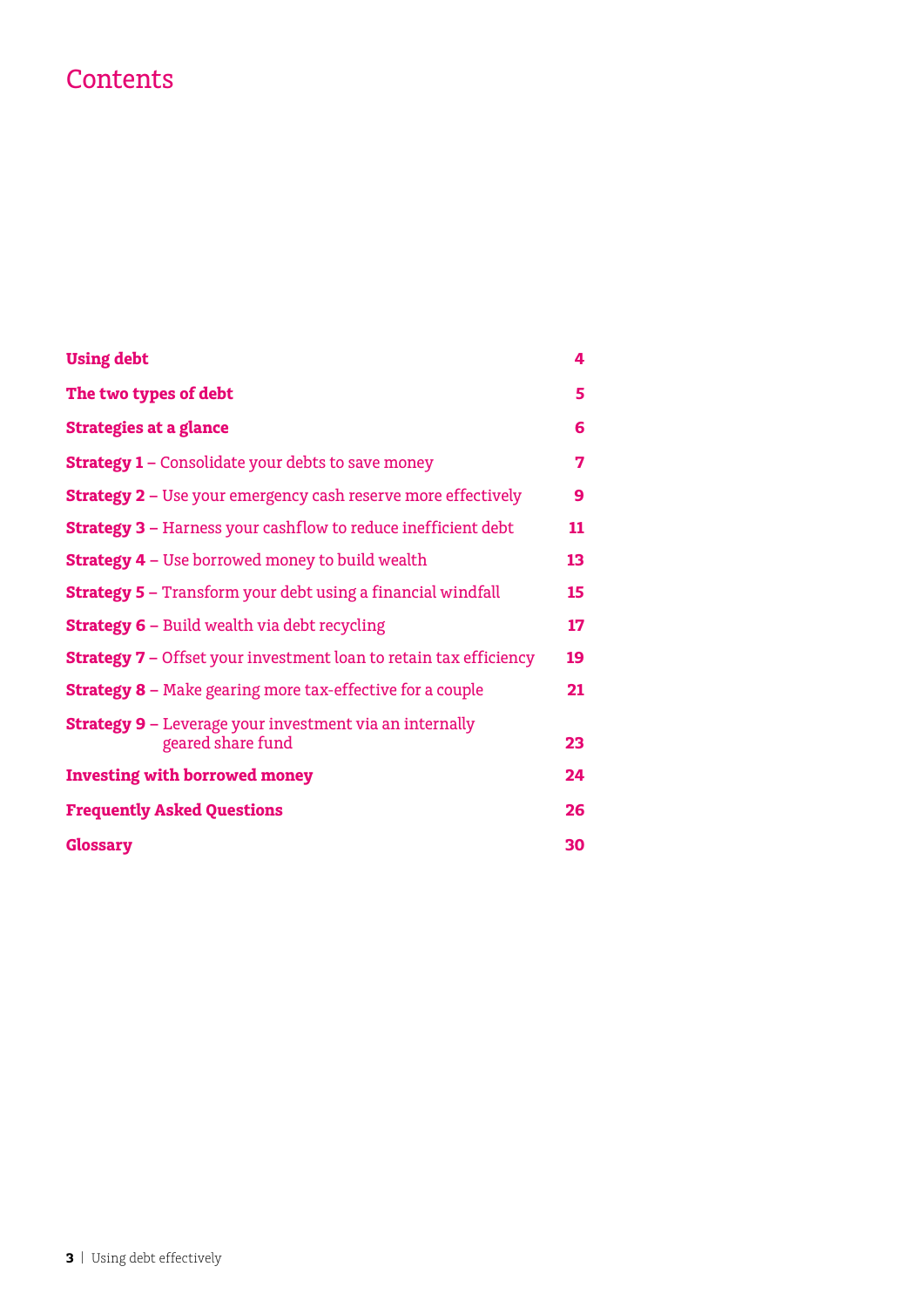# **Appreciating the value of debt**

Using debt, you could buy a house you may not be able to afford outright. You just need enough to cover the deposit and costs and you can borrow the rest, assuming you can make the repayments.

Debt can also be used to buy investments with potential to grow in value, like shares and property. This strategy, known as gearing, may help you to build an investment portfolio faster than you otherwise could have.

To help repay the loan, you'll have income generated by your investments. So, for many people, servicing an investment loan may be an achievable outcome. In this booklet, we outline nine strategies that have the potential to be highly effective in helping people make the most of debt. Individually, each strategy could significantly improve your financial position.

By using a number of them in combination, you could optimise your finances and achieve financial independence sooner.

### **For more information**

To determine which of the strategies best suit your situation we recommend you speak to a financial adviser.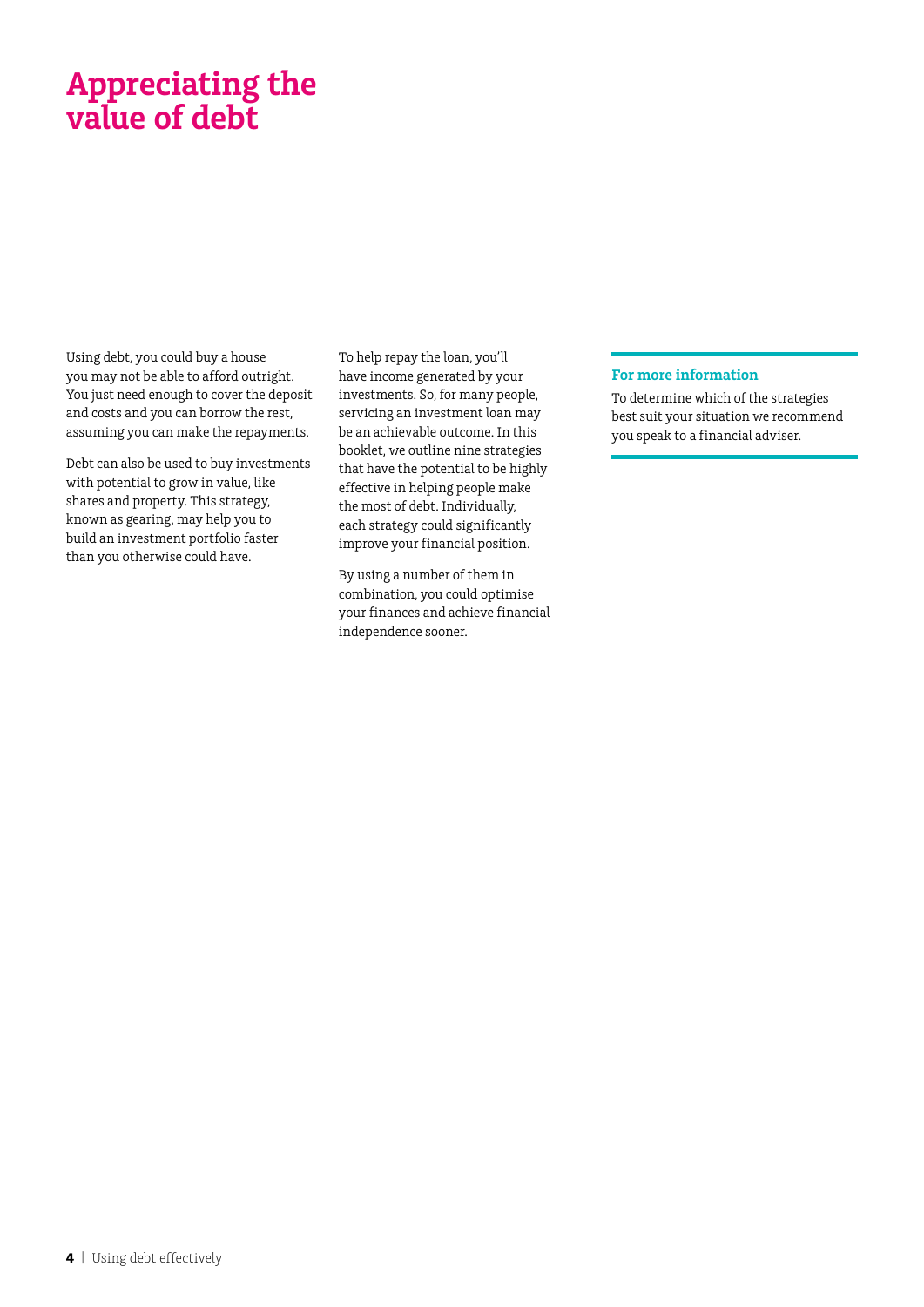# **The two types of debt**

There are two types of debt you could use:

|                     | <b>Inefficient debt</b>                                                                                                                                                                                                                                                                                                                                                                                                                                                                                                                                                                                               | <b>Efficient debt</b>                                                                                                                                                                                                                                                                                                                                                                                                                                                                                                                                                                                                                                                                                                                                                                                                 |
|---------------------|-----------------------------------------------------------------------------------------------------------------------------------------------------------------------------------------------------------------------------------------------------------------------------------------------------------------------------------------------------------------------------------------------------------------------------------------------------------------------------------------------------------------------------------------------------------------------------------------------------------------------|-----------------------------------------------------------------------------------------------------------------------------------------------------------------------------------------------------------------------------------------------------------------------------------------------------------------------------------------------------------------------------------------------------------------------------------------------------------------------------------------------------------------------------------------------------------------------------------------------------------------------------------------------------------------------------------------------------------------------------------------------------------------------------------------------------------------------|
| The key differences | • This is used to buy goods, services and assets<br>that don't generate income, will depreciate in<br>value, or have no value once they are used.<br>• You can't claim the loan interest as a<br>tax deduction.<br>• You don't receive any additional income from the<br>asset to help you repay the debt. To service the<br>debt you have to rely on your own resources.<br>• It's wise to reduce this kind of debt as quickly<br>as possible.                                                                                                                                                                       | • This is used to acquire assets that have the potential<br>to grow in value and generate assessable income.<br>• You can generally claim the loan interest as<br>a tax deduction.<br>• You can use the income generated by the asset to help<br>repay the debt.<br>• It's more easily serviceable and it can be used to<br>accelerate the creation of wealth.                                                                                                                                                                                                                                                                                                                                                                                                                                                        |
| <b>Examples</b>     | • A personal loan to buy a car is inefficient<br>because the car depreciates in value, it doesn't<br>generate any income and the interest is not<br>tax deductible.<br>• Using a credit card to pay for living expenses<br>is inefficient if it's not repaid within the<br>interest-free period. This is because the interest<br>on the debt isn't tax deductible and the things<br>you buy generally have little or no resale value<br>after use.<br>• Home loans are generally a less efficient form<br>of debt because the home doesn't produce<br>an income and therefore the loan interest<br>is non-deductible. | • Using an investment loan to acquire an investment<br>asset, like shares or property (either directly or via<br>a managed fund), is efficient because the asset has<br>potential to appreciate in value, it generates income<br>and the interest on the loan is generally tax deductible.<br>• Another way to take advantage of efficient debt is<br>to invest in an internally geared share fund. This<br>is a managed fund that borrows to increase its<br>investments in Australian or global shares. As shares<br>generate assessable income, the interest cost may<br>be tax deductible to the fund rather than investors<br>directly. The share portfolio also has the potential<br>to grow in value, over the longer term, at a greater<br>rate than one that doesn't borrow money on behalf<br>of investors. |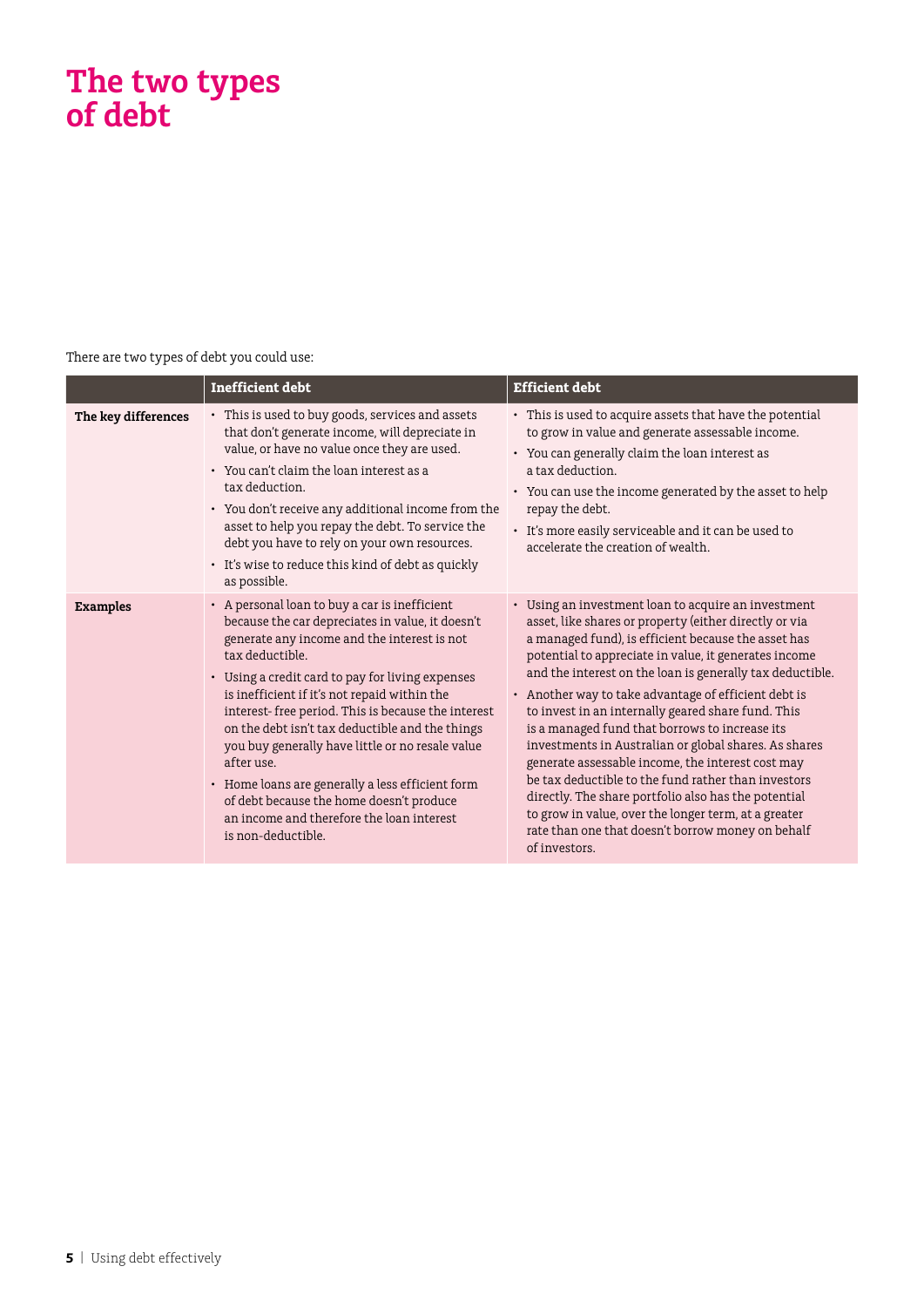# **Strategies at a glance**

| <b>Strategy</b> |                                                                 | <b>Potential key benefits</b>                                                                                                                   | Page           |
|-----------------|-----------------------------------------------------------------|-------------------------------------------------------------------------------------------------------------------------------------------------|----------------|
|                 | Consolidate your debts<br>to save money                         | • Reduce the interest rate applying to your debts<br>• Pay off your inefficient debts sooner                                                    | 7              |
|                 | Use your emergency cash<br>reserve more effectively             | • Earn a higher after-tax return than a cash account<br>• Pay off your inefficient debts sooner (while retaining full access to<br>your money)  | $\overline{9}$ |
|                 | Harness your cashflow<br>to reduce inefficient debt             | · Save on interest<br>• Create equity in the family home that could be used as security<br>for an investment loan.                              | 11             |
|                 | <b>Use borrowed money</b><br>to build wealth                    | • Multiply your investment profits<br>• Achieve your wealth goals sooner                                                                        | 13             |
|                 | Transform your debt<br>using a financial windfall               | • Replace inefficient debt with efficient debt<br>• Establish an investment portfolio to help build your long-term wealth                       | 15             |
|                 | Build wealth via debt recycling                                 | • Replace inefficient debt with efficient debt on a regular basis<br>• Establish an investment portfolio to help build your long-term wealth    | 17             |
|                 | Offset your investment<br>loan to retain tax efficiency         | • Earn a higher after-tax return than a cash account<br>• Withdraw money for any purpose without affecting the tax deductibility<br>of the loan | 19             |
|                 | Make gearing more<br>tax-effective for a couple                 | • Reduce tax on investment earnings<br>• Accumulate a larger amount of wealth                                                                   | 21             |
|                 | Leverage your investment via<br>an internally geared share fund | • Access the power of gearing without having to arrange an investment<br>loan yourself<br>• Take advantage of potentially lower interest costs  | 23             |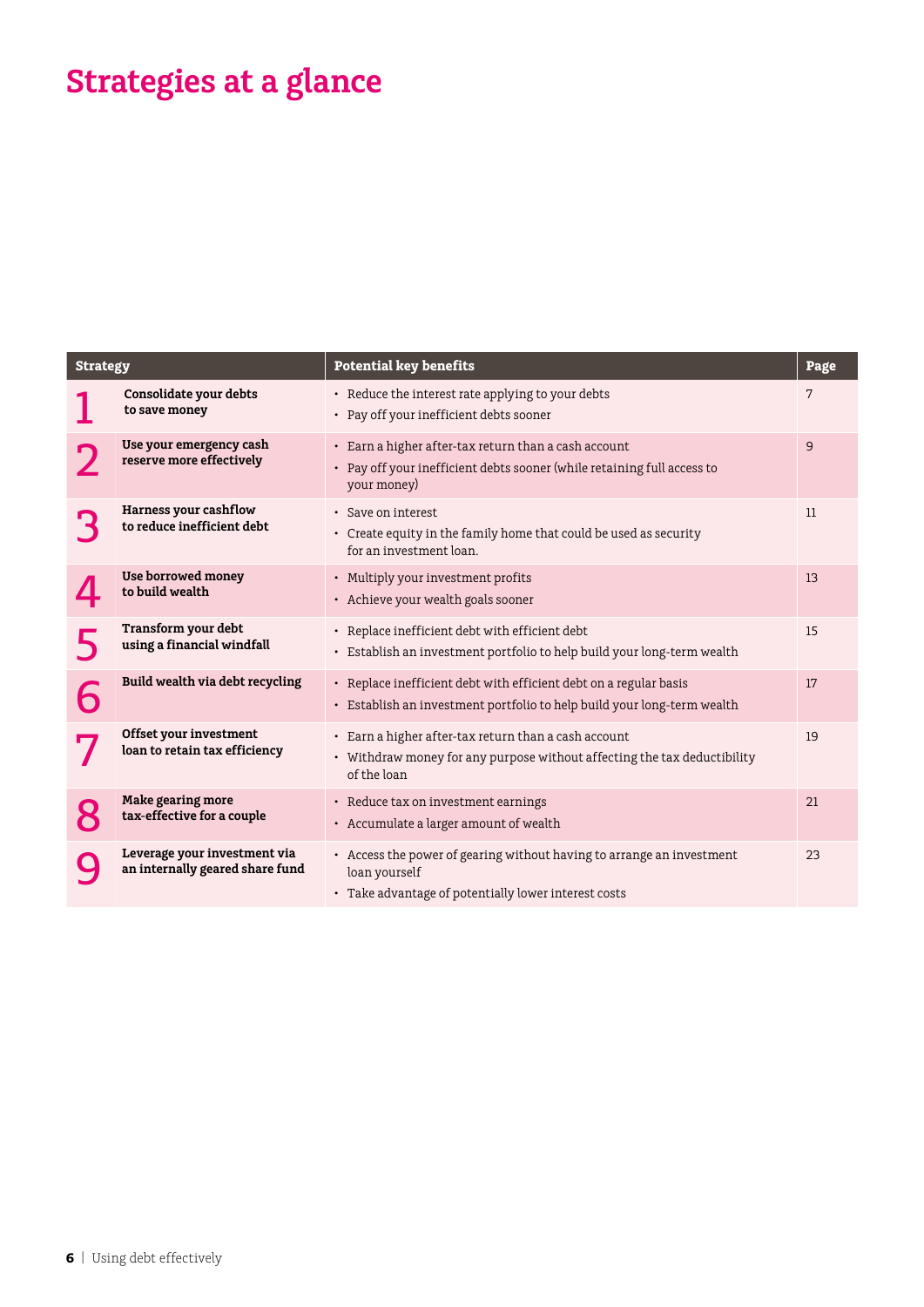# **Strategy 1** Consolidate your debts to save money

# If you have a range of inefficient debts, you may want to consolidate them into your mortgage.

# **What are the benefits?**

By using this strategy, you could potentially:

- • save on interest, and
- pay off your debts sooner.

# **How does the strategy work?**

With this strategy, you need to:

- increase the mortgage on your family home, and
- • use the extra funds to pay off other inefficient (not tax deductible) debts, such as a personal loan or credit card debt.

By doing this you could potentially pay less interest, as the lower interest rate on your home loan will apply to all your debts.

However, it's important you keep making at least the same overall loan repayments. Otherwise:

- • it could take longer to pay off your combined debt, and
- • you could end up paying more interest over the life of the loan, despite the lower interest rate.

Before you consolidate your debts, you should find out if your existing home loan offers features that can enable you to pay off the combined debt quickly, such as a 100% offset account or a redraw facility (see Strategies 2 and 3).

If it doesn't, you may want to consolidate your debts into a more flexible loan facility.

### **For more information**

A financial adviser can help you determine whether this strategy suits your needs and circumstances. They could also recommend a range of other strategies that could enable you to manage your debts more effectively.



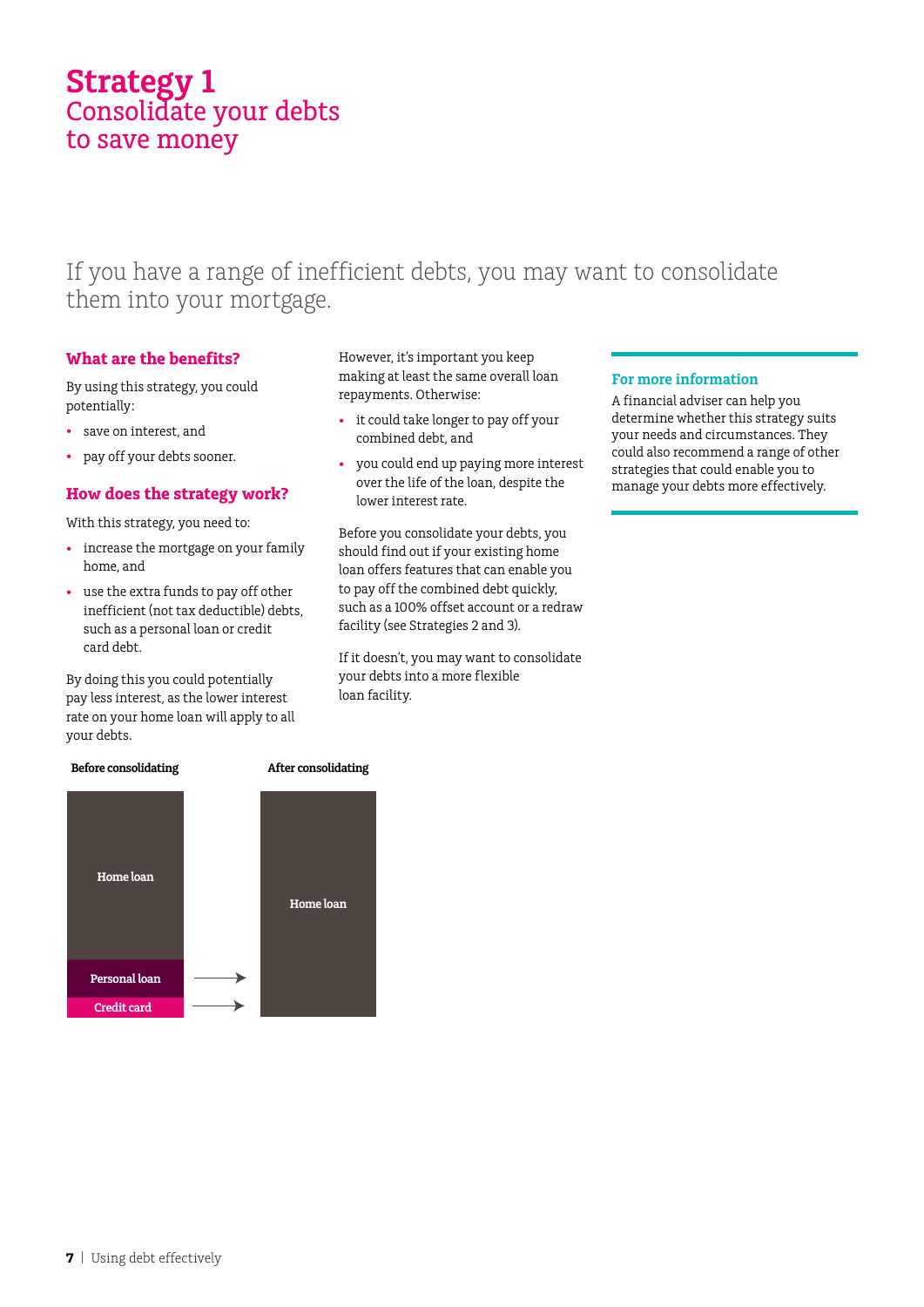# Strategy 1 Consolidate your debts to save money

# **Case study**

**Carolyn and Ian** are married with a young family. Their home is worth \$500,000 and they have the following debts.

| Debts                       | <b>Outstanding</b><br><b>balance</b> | Interest rate | <b>Current</b><br>repayments (pm) |
|-----------------------------|--------------------------------------|---------------|-----------------------------------|
| Home loan (20 year term)    | \$300,000                            | 7.5%          | \$2,417                           |
| Personal loan (5 year term) | \$10,000                             | 13%           | \$228                             |
| Credit cards                | \$5,000                              | 19%           | \$72                              |
| <b>Total</b>                | \$315,000                            |               | \$2,717                           |

They want to pay off their debts as quickly as possible and save on interest. After assessing their goals and current debt position, their financial adviser makes a number of recommendations. The first is that they consolidate their debts by:

- increasing their home loan from \$300,000 to \$315,000, and
- use the extra \$15,000 to pay off their personal loan and credit cards.

By doing this, the home loan interest rate of 7.5% pa will apply to all their debts and the total minimum repayment will drop from \$2,717 to \$2,538 a month.

Their financial adviser also calculates that if they continue to pay \$2,717 into the consolidated loan each month, they will pay off their debts sooner and save \$16,084 in interest (see table below).

|                         | Separate loans <sup>1</sup> | Consolidated loan <sup>1</sup> |
|-------------------------|-----------------------------|--------------------------------|
| Outstanding loan(s)     | \$315,000                   | \$315,000                      |
| Monthly repayments      | \$2,717                     | \$2,717                        |
| Remaining term          | 17 years 9 months           | 17 years 4 months              |
| Total interest payments | \$263,508                   | \$247,424                      |
| <b>Interest saving</b>  |                             | \$16,084                       |

Conversely, if they spend the interest savings and make the reduced repayment of \$2,538 per month, it will take them 20 years to repay their consolidated debt and the interest payments over this period will total \$294,258, which is \$30,520 more than if they hadn't consolidated their debts. This highlights why it's so important, when consolidating your debts, that you maintain the same total repayments rather than spend the interest savings.

To find out what else Carolyn and Ian's financial adviser recommended, see Strategies 2 and 3.

**Note:** This case study illustrates the importance of speaking to a financial adviser about consolidating your debts. A financial adviser can also address a range of potential issues and identify other suitable strategies - see Tips and Traps

- Before consolidating your debts, you should consider whether you need to pay any refinancing costs, including loan application fees, stamp duty and early termination fees.
- If you have any surplus cash, you should consider using it to reduce personal loans or credit card debt and avoid the need to consolidate your debts.
- If you're concerned about having access to your emergency cash, you could consolidate your debts and place the cash in a 100% offset account or the loan itself provided it has a redraw facility (see Strategy 2).
- • If you have debt, you should ensure you have enough insurance to protect your income and enable the loan to be repaid in the event of your death or disability.
- **1** In both options, we've assumed repayments of \$2,717 are made for the life of the home loan. With the separate loans, payments are redirected to the home loan once the personal loan is repaid.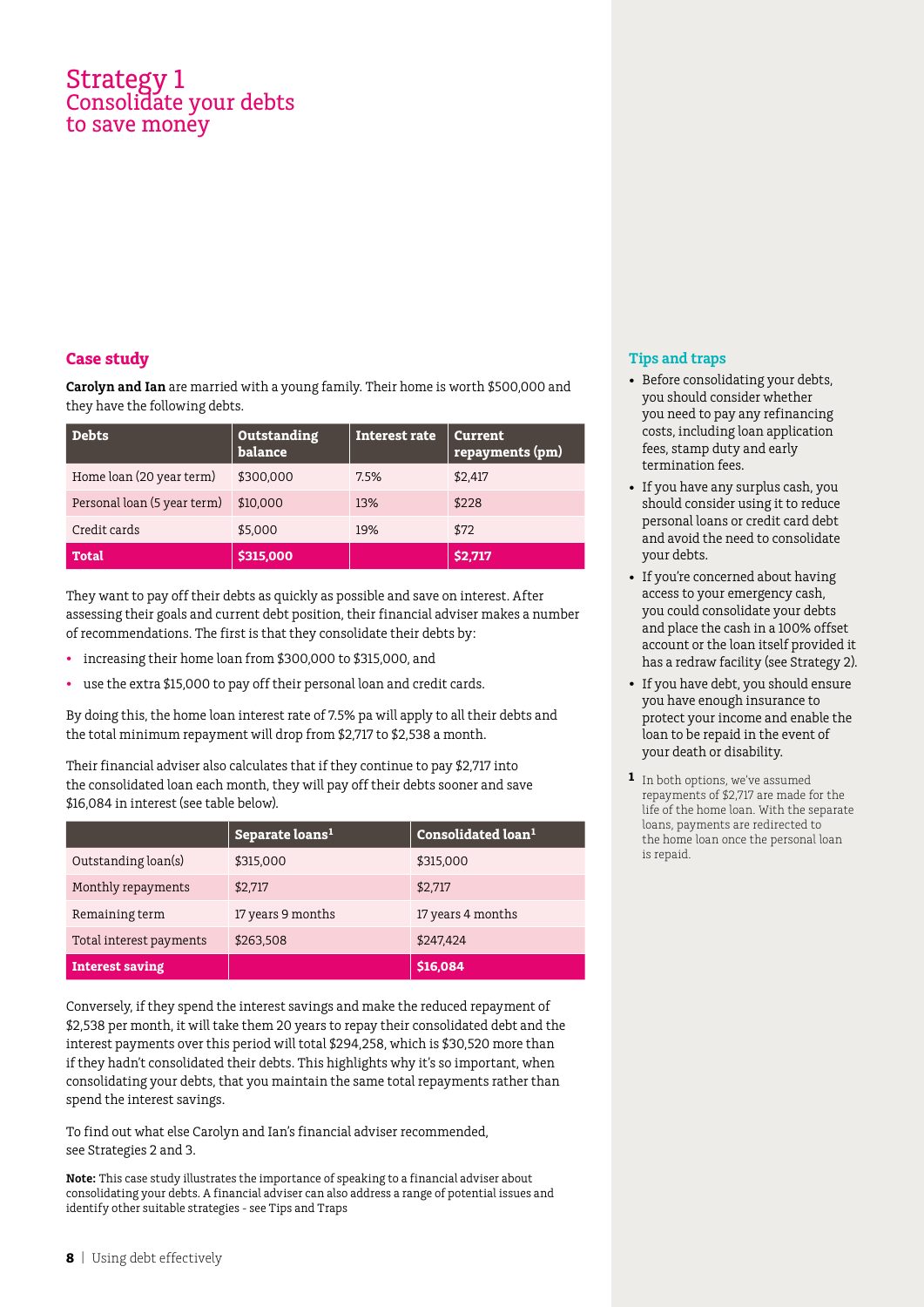# **Strategy 2** Use your emergency cash reserve more effectively

# If you hold an emergency cash reserve in a cash account, you may want to use the money to reduce your mortgage.

# **What are the benefits?**

By using this strategy, you could:

- • earn a higher after-tax return than a cash account, and
- reduce the term of your loan (while still being able to access the money).

### **How does the strategy work?**

Holding a cash reserve for emergency purposes is always wise. You might need the money for an unplanned trip, urgent repairs to your home or an unexpected illness.

Many people keep their emergency cash in a cash account because it gives them immediate access to their money. But the problems with cash accounts are that:

- the interest rate is usually much lower than what you pay on your home loan, and
- every dollar you earn is taxable at your marginal rate, which could be up to 49%**<sup>1</sup>** (see FAQs).

A potentially better option is to hold your emergency cash in an offset account**<sup>2</sup>** or your home loan (provided it has a redraw facility**<sup>3</sup>**).

By doing this, you will effectively reduce the balance on which your home loan interest is calculated. As a result, you will earn the rate of interest charged by your home loan and no tax is payable on these earnings.

If you then continue your repayments at the same level, you'll pay even more off your loan and eliminate your debt sooner. Plus, you can usually access your emergency cash via a redraw facility or 100% offset account within 24 hours.

- **1** Includes Medicare levy and Temporary Budget Repair Levy.
- **2** An offset account is a transaction account that is linked to a home (or investment) loan and the balance is directly offset against the loan balance before interest is calculated.
- **3** If your home loan has a redraw facility, you can make extra payments directly into your loan and withdraw the money if necessary.

|                                      | <b>Earn higher</b><br>interest rate | <b>Tax-effective</b> | <b>Repay home</b><br>loan sooner | <b>Fast access</b><br>to emergency<br>funds |
|--------------------------------------|-------------------------------------|----------------------|----------------------------------|---------------------------------------------|
| Cash account                         |                                     |                      |                                  |                                             |
| Home loan/<br>100% offset<br>account |                                     |                      |                                  |                                             |

### **For more information**

To find out whether this strategy suits your needs and circumstances and how you should go about it, please speak to a financial adviser.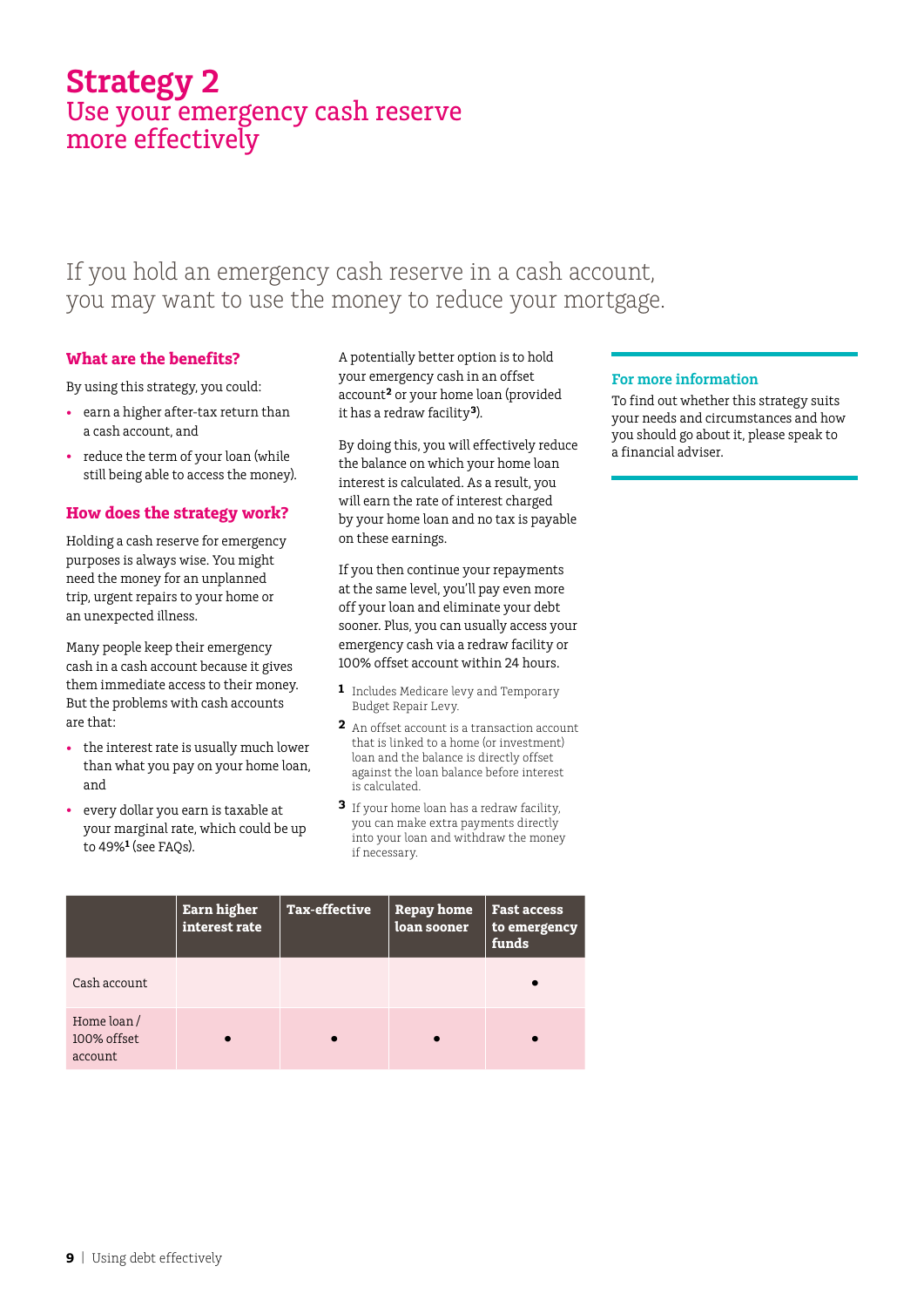# Strategy 2 Use your emergency cash reserve more effectively

# **Case study**

**Carolyn and Ian (from Strategy 1)** have a home loan of \$315,000 after consolidating their debts and the interest rate is 7.5% pa. Carolyn recently received an after-tax bonus of \$12,000 and the money is sitting in their joint cash account earning 4% pa.

Although they can access these funds at any time to meet unexpected bills or expenses, the after-tax return is only 2.62% pa, when you take into account they both pay tax at a marginal rate of 34.5%**<sup>4</sup>**.

To use their emergency cash more effectively, their financial adviser recommends they transfer the money into a 100% offset account linked to their mortgage. This will reduce the home loan balance on which interest is calculated to \$303,000. As a result, their emergency cash will effectively earn the home loan interest rate of 7.5% pa and they won't pay any tax on these earnings.

Their adviser also explains that if they continue to make home loan repayments of \$2,717 per month, they will save a total of \$29,726 in interest and cut over a year off the term of their loan. Furthermore, they will be able to withdraw their emergency cash from the offset account at any time.

To find out how their financial adviser helped them use their surplus cashflow to reduce their debts even faster, see Strategy 3.

**Note:** They could gain the same benefits by transferring the money directly into their home loan, as long as it has a redraw facility.

|                         | <b>Before strategy</b> | <b>After strategy</b> |
|-------------------------|------------------------|-----------------------|
| Loan term               | 17 years 4 months      | 16 years              |
| Total interest payments | \$247,424              | \$217.698             |
| <b>Interest saving</b>  |                        | \$29,726              |

**4** Includes Medicare levy and assumes that Ian earns \$75,000 pa and Carolyn earns \$60,000 pa.

**Note:** This case study illustrates the importance of speaking to a financial adviser about putting your emergency cash to a potentially better use.

A financial adviser can also address a range of potential issues and identify other suitable strategies – see Tips and Traps.

- • The interest savings will usually be the same regardless of whether you put your emergency cash in a 100% offset account or directly into your home loan. This is because both options will effectively reduce the size of your loan before interest is calculated. However, a 100% offset account may be a better option, given that fees and restrictions may apply to a redraw facility.
- Some lenders allow you to establish multiple offset accounts to help you better manage your cashflow.
- Be careful when selecting a fixed rate home loan, as an offset account can usually only be linked to a variable rate loan.
- • If you have debt, you should ensure you have enough insurance to protect your income and enable the loan to be repaid in the event of your death or disability.
- • Once you've paid off your home loan, if you have an investment loan, it could be more tax-effective if you put your emergency cash in an offset account linked to your investment loan rather than the loan itself (see Strategy 7).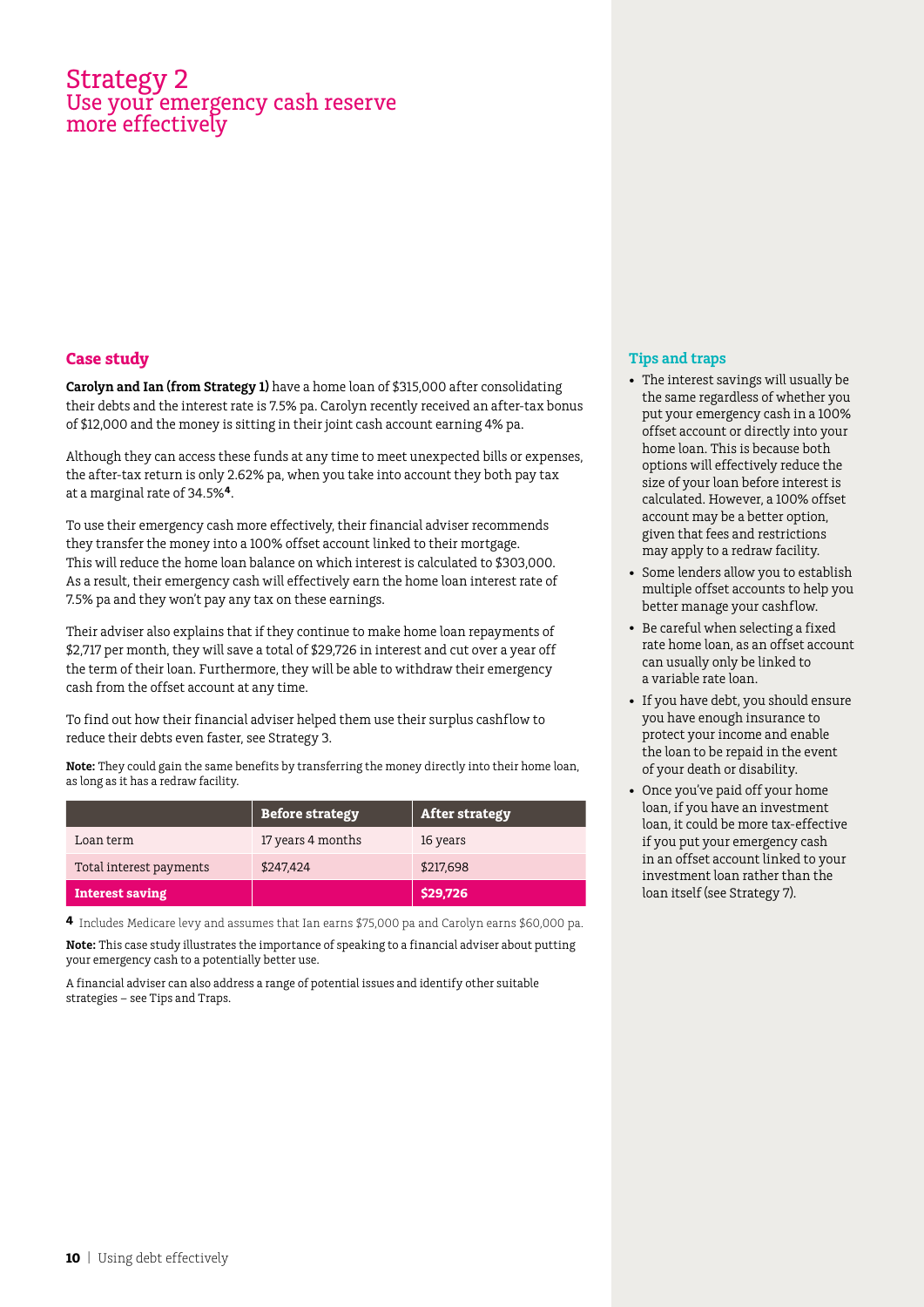# **Strategy 3** Harness your cashflow to reduce inefficient debt

If you are currently spending less than you earn, you may want to use your surplus cashflow to accelerate the repayment of your home loan.

By doing this:

# **What are the benefits?**

By using this strategy, you could:

- • save on interest, and
- • create equity in your home that could be used as security for a loan for investment purposes (see strategy 4).

# **How does the strategy work?**

The interest on many home loans is calculated on the daily balance, even though it may be charged against the loan less frequently.

You can therefore reduce the average daily loan balance (and save a considerable amount of interest) by:

**1. Increasing the repayment frequency**  (eg from monthly to fortnightly). This can reduce your average daily loan balance even though the annual repayments remain the same.

**Note:** These benefits are only available if your salary is paid more frequently than you are making loan repayments.

### **2. Increasing the repayment amount.**  This involves using your surplus cashflow to pay off your loan sooner.

automatically into your home loan or a 100% offset account (if available).

**3. Crediting your entire salary** 

- Your salary hits your loan account sooner, having the same effect as increasing the repayment frequency.
- Your salary is immediately used to reduce the size of the loan, having the same impact as increasing the repayment amount.
- You may achieve a higher after-tax return than if your salary is paid into a cash account (see Strategy 2).
- You can access your money (either from a 100% offset account or using the loan's redraw facility) to meet your living expenses during the month.

### **For more information**

To find out how you should use your surplus cashflow to pay off your home loan sooner, we suggest you speak to a financial adviser.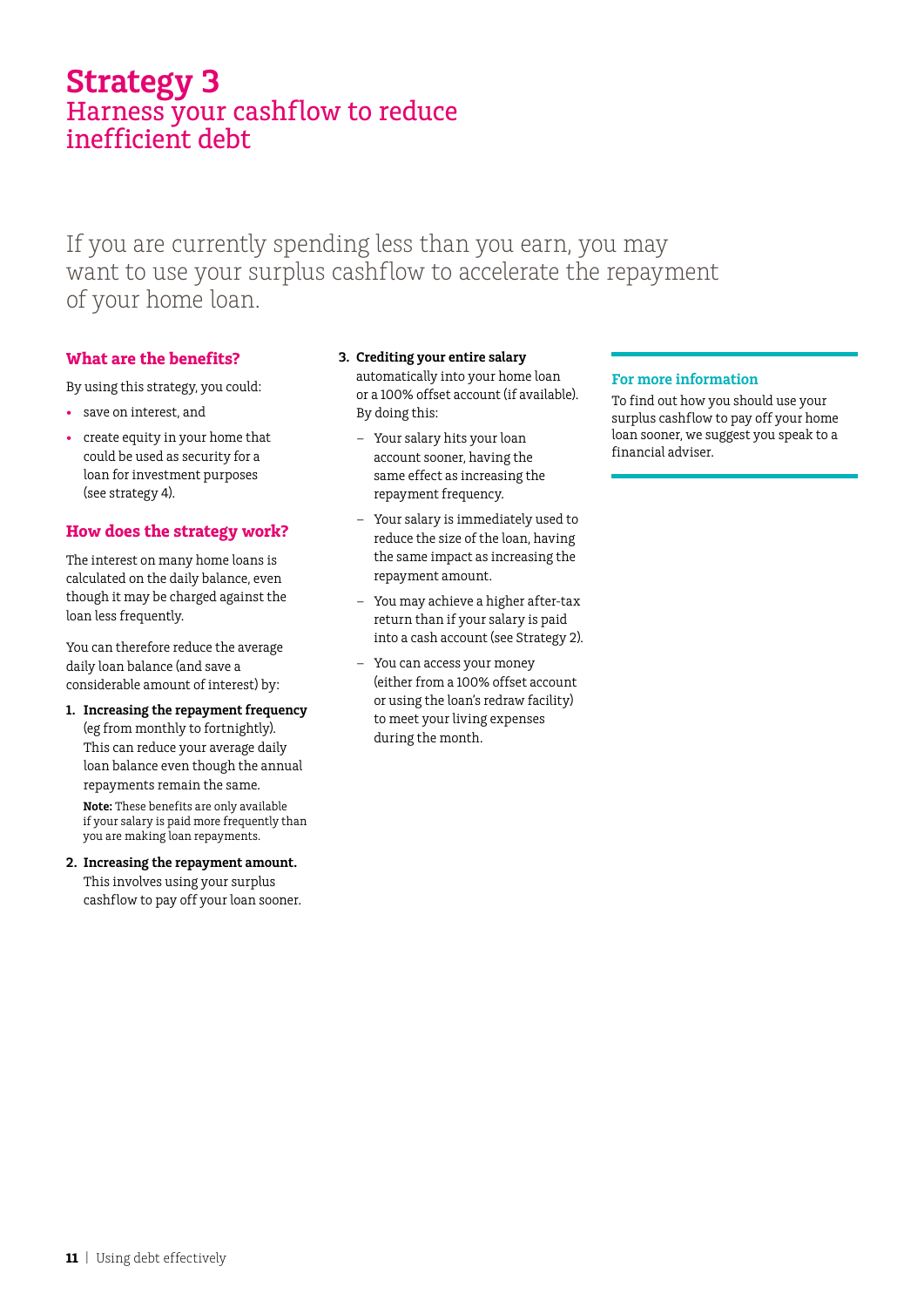# Strategy 3 Harness your cashflow to reduce inefficient debt

# **Case study**

**Carolyn and Ian (from strategies 1 and 2)** have a home loan of \$303,000 after consolidating their debts and transferring their emergency cash of \$12,000 into a 100% offset account.

Ian receives a fortnightly salary of \$2,215 after tax and Carolyn receives \$1,841 after tax. They are making home loan repayments of \$2,717 per month and their combined living expenses are \$4,800 per month (excluding loan repayments).

Their financial adviser recognises they are spending less than they earn and outlines some ways they could use their surplus cashflow to reduce the daily loan balance and save on interest. These include:

- **Increasing the repayment frequency** from monthly to fortnightly (by paying \$1,254 each fortnight rather than \$2,717 per month).
- • **Increasing the repayment amount** by \$20 per fortnight to \$1,274.
- • **Crediting their entire salary into a 100% offset account** and withdrawing money as required to meet their living expenses.

The incremental advantage of adopting each of these strategies is:

|                               | Loan term          | Total interest payments |
|-------------------------------|--------------------|-------------------------|
| Before strategy               | 16 years           | \$216,685               |
| Changing payment frequency    | 15 years 10 months | \$214,059               |
| Increasing regular repayments | 15 years 4 months  | \$206,768               |
| Salary crediting              | 8 years 7 months   | \$107,063               |

By using these strategies, Carolyn and Ian could reduce their home loan term by over seven years and save up to \$109,622 in interest.

Also, by paying off their inefficient (non tax deductible) home loan debt as quickly as possible, they'll build a considerable amount of equity in the family home each year. Assuming they then wish to build their wealth further, they could use this equity as security for a tax-effective investment loan (see Strategy 4).

**Note:** This case study illustrates the importance of speaking to a financial adviser about using your surplus cashflow to pay off your inefficient debts faster.

A financial adviser can also address a range of potential issues and identify other suitable strategies – see Tips and Traps

- To accelerate the repayment of inefficient debt, it is essential that you maximise income, limit expenditure and claim all the tax deductions and offsets you are entitled. To help you determine your tax deduction and offsets we recommend you speak to a registered tax agent.
- Many home loan simulations show a dramatic reduction in the loan term as a result of changing the payment frequency from monthly to fortnightly. However, these simulations often divide the monthly repayment by two (eg \$500 per month to \$250 per fortnight). This results in annual repayments of \$6,500 pa compared to \$6,000 pa with monthly payments.
- • If you are considering salary crediting, check your payroll provider can pay your salary either directly into your home loan or a 100% offset account.
- • Your lender may not allow you to make additional repayments into the fixed rate component of the loan.
- • Some lenders allow you to automatically transfer money from your offset account to repay your credit card (in full) within the interest-free period.
- • If you have debt, you should ensure you have enough insurance to protect your income and enable the loan to be repaid in the event of your death or disability.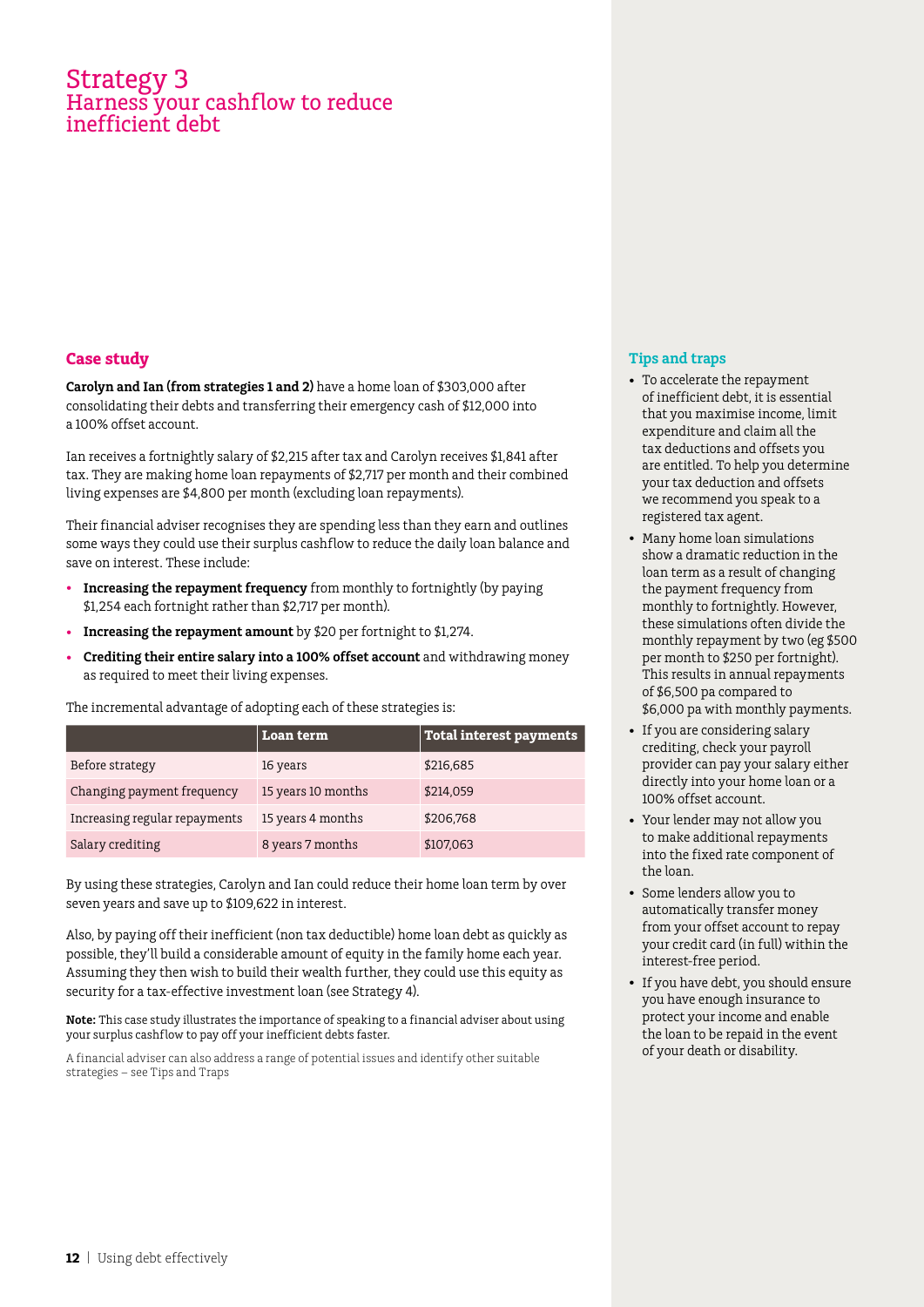# **Strategy 4** Use borrowed money to build wealth

# Once you have your inefficient debt under control, you may want to borrow for investment purposes.

# **What are the benefits?**

By using this strategy, you could potentially:

- multiply your investment profits, and
- achieve your wealth goals sooner.

# **How does the strategy work?**

This strategy, commonly known as gearing, involves borrowing money to make an investment.

Gearing can enable you to build your wealth faster than if you relied exclusively on your own capital. The downside is that it can enhance your losses if your investments fall in value.

To be successful in the long term, the investments you acquire with borrowed money must generate a total return (income and capital growth) that exceeds the after-tax costs of financing the investment (including interest on the loan).

It is therefore generally recommended the borrowed money is invested in quality share or property investments (either directly or via a managed fund).

This is because shares and property have the potential to grow in value over the longer term. They also typically produce assessable income (which means you may be able to claim the interest on the investment loan as a tax deduction).

There are a number of ways you can establish a gearing strategy:

- **1. You can borrow against the equity**  in your home. This approach offers the benefit of a low interest rate and there are no restrictions on what you can invest in.
- **2. You can take out a margin loan.**

This type of loan may enable you to borrow up to 75% of the value of approved shares and managed funds. For example, if you have \$25,000 and you want to purchase an approved investment with the help of a margin loan, you may be able to borrow up to \$75,000 and make a total investment of \$100,000. It's also possible to use a margin loan to gear on a regular basis. This is known as instalment gearing.

**3. You could invest in an internally geared share fund.** These are funds where the manager borrows on behalf of investors to make a larger investment in Australian or global shares (see Strategy 9).

**Note:** Before you use a gearing strategy, you should ensure you have a suitable time frame (preferably five years or longer) and understand the risks (see FAQs). For example, if your investments fall in value, your financial situation could be significantly worse than if you hadn't used a gearing strategy.

### **For more information**

To work out whether gearing suits you (and which approach you should use), we recommend you speak to a financial adviser and a registered tax agent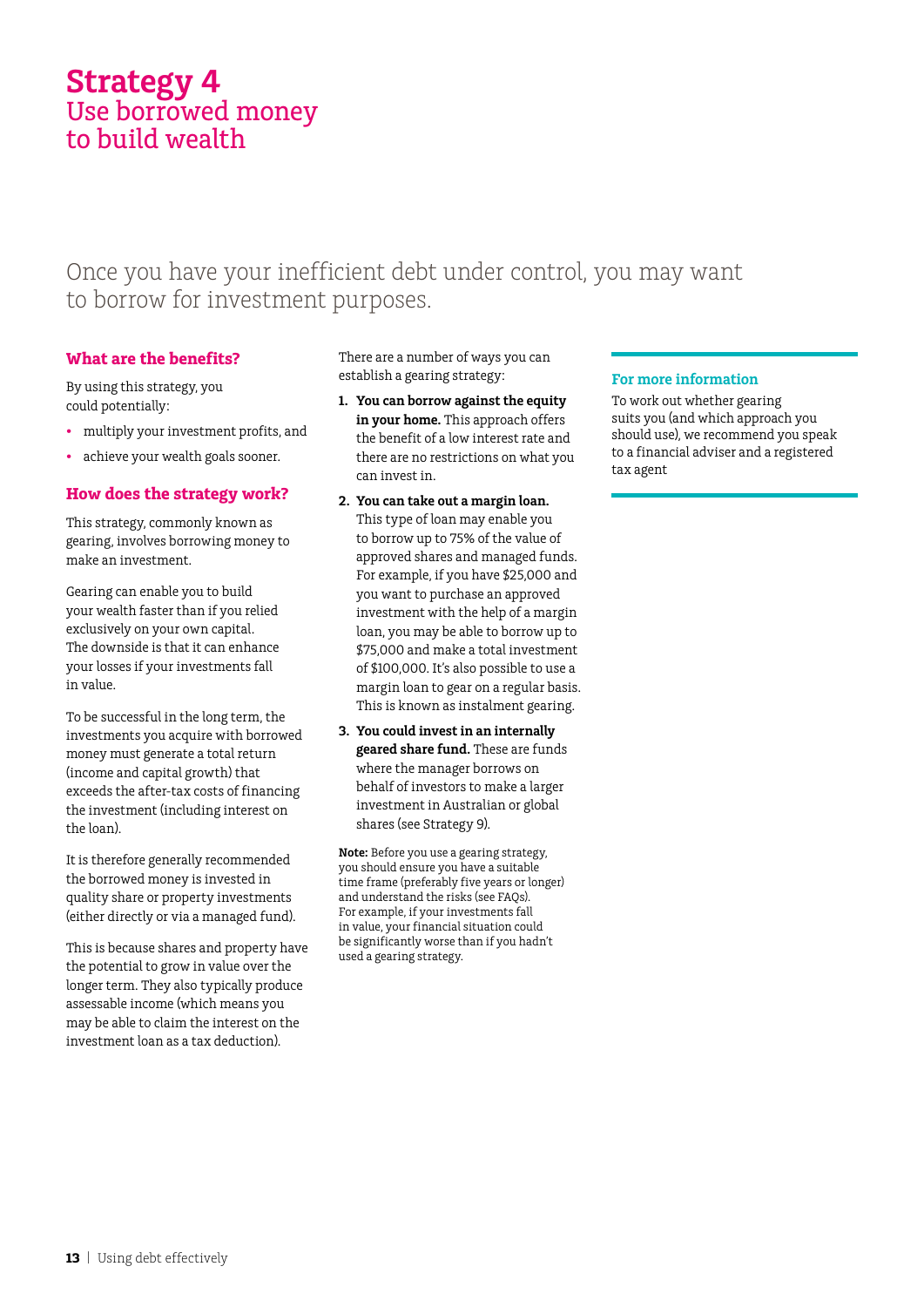# Strategy 4 Use borrowed money to build wealth

# **Case study**

**Jenny has \$100,000 invested** in an Australian share fund and earns a pre-tax salary of \$90,000 pa. She wants to build her wealth faster over the next 10 years. She has used some of the strategies outlined earlier in this booklet to pay off most of her home loan and her financial adviser presents three different options. These include:

- maintaining her investment at its current level of \$100,000
- doubling her investment by borrowing \$100,000 (ie a 50% gearing ratio), and
- tripling her investment by borrowing \$200,000 (ie a 67% gearing ratio).

The graph below illustrates the potential outcomes after 10 years, assuming Jenny uses an interest-only home equity loan in options 2 and 3, with an interest rate of 7.5% pa.



### **Investment value after 10 years**

**Assumptions:** Investment return is 8.5% pa (split 4% income and 4.5% growth). Investment income is franked at 75%. Interest on the loan is 7.5% pa. These rates are assumed to remain constant over the investment period. With options 2 and 3, where investment income and tax advantages are insufficient to meet interest payments, a portion of the investment is sold to cover the shortfall. Otherwise the excess investment income and tax advantages are reinvested.

Clearly, the higher the gearing ratio, the greater the potential gains. But it's important to remember that Jenny still has an outstanding loan in options 2 and 3 of \$100,000 and \$200,000 respectively. If she withdrew a portion of her investment after 10 years to repay the outstanding debt and pay Capital Gains Tax (CGT) on the amount withdrawn, the value of her investment is shown in the table below.

### **Investment value after repayment of loan**

| No gearing | $\vert$ 50% gearing     | $\vert$ 67% gearing     |
|------------|-------------------------|-------------------------|
| \$191,599  | $$221.724$ <sup>1</sup> | $$254,422$ <sup>1</sup> |

As you can see, Jenny's financial position could improve by using a gearing strategy if the value of her investments rises sufficiently.

**Note:** This case study illustrates the importance of speaking to a financial adviser about using gearing to grow your long-term wealth.

A financial adviser can also address a range of potential issues and identify other suitable strategies – see Tips and Traps

- • Gearing should be seen primarily as a wealth creation strategy rather than a way to save tax. If you invest in assets that fail to produce enough income or capital growth over the longer term, your losses could outweigh any reduction in your tax bill.
- If you take out a margin loan, you may need to meet a margin call (see FAQs) if your investments fall in value. To reduce the likelihood of a margin call, you should maintain a conservative loan-to-valuation ratio. You should also hold significant cash (or other liquid assets) to meet margin calls if required.
- If you have a partner, you may want to consider investing the existing funds in the name of the lower income earner and the borrowed funds in the name of the higher income earner (see Strategy 8).
- • If you take out a fixed rate investment loan, you can manage interest rate risk and bring forward your tax deduction by pre-paying up to 12 months interest in advance.
- If you have debt, you should ensure you have enough insurance to protect your income and enable the loan to be repaid in the event of your death or disability.
- **1** After CGT on the amount withdrawn.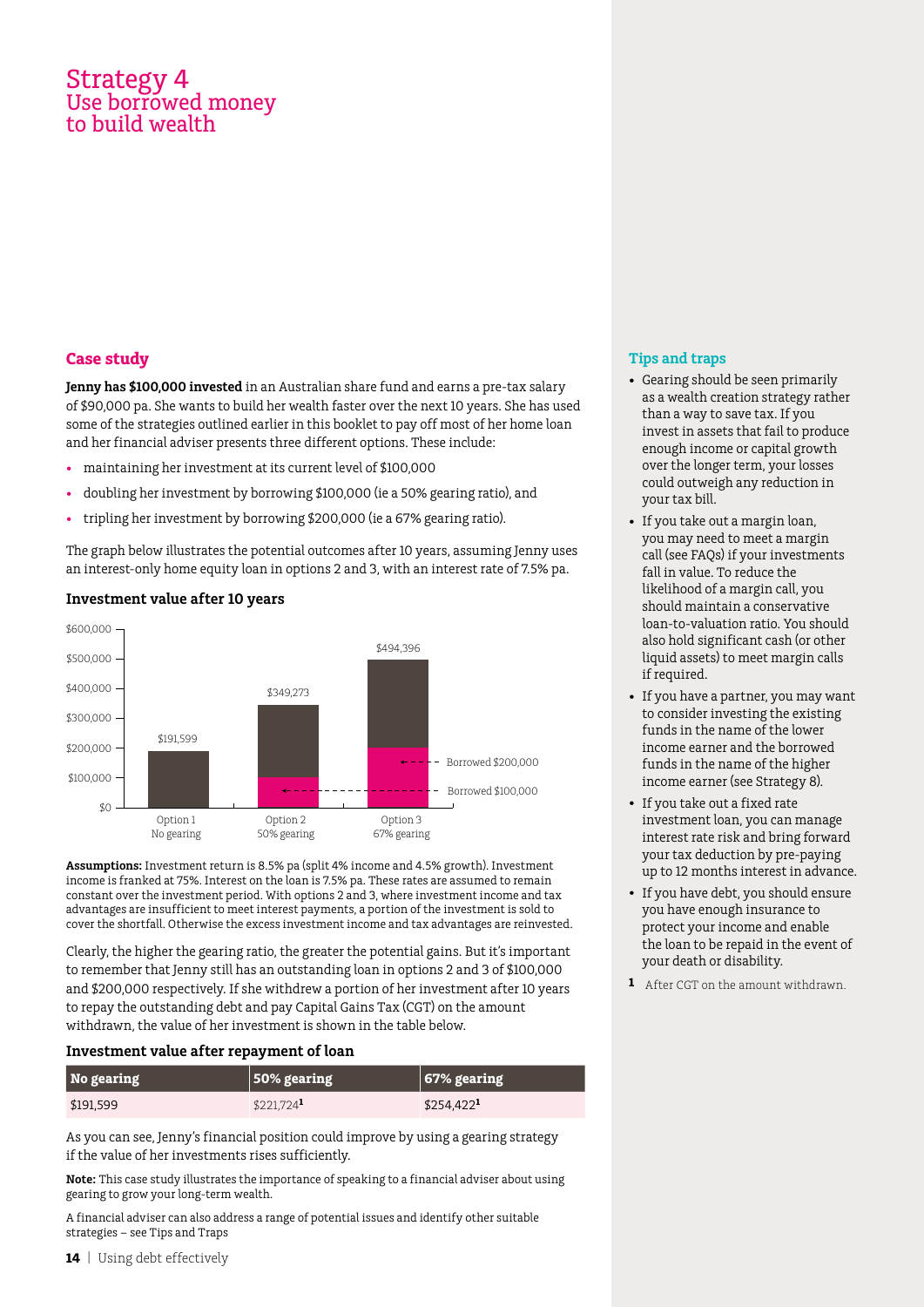# **Strategy 5** Transform your debt using a financial windfall

If you receive a financial windfall, you may want to use the money to reduce your home loan and borrow an equivalent amount for investment purposes.

# **What are the benefits?**

By using this strategy, you could:

- • replace inefficient debt with efficient debt, and
- • establish an investment portfolio to build your long-term wealth.

# **How does the strategy work?**

While paying off your home loan, it's possible you will receive a financial windfall such as a work performance bonus, an ex gratia payment on changing employers or an inheritance.

If that's the case, you may want to:

- • use the windfall to reduce your home loan, by either paying the money into your loan or a 100% offset account attached to your loan
- arrange to borrow through an investment loan, and
- invest the borrowed money in assets such as shares or property—either directly or via a managed fund.

This strategy is known as debt transformation because it enables you to convert some of your inefficient home loan debt (where the interest isn't tax-deductible) into an efficient investment loan (where the interest may be tax deductible).

As a result, you could potentially reduce your after-tax interest cost considerably (see case study) and establish an investment portfolio to help build your long-term wealth.

The income and tax advantages from the borrowed investment could also enable you to reduce your remaining home loan faster.

### **For more information**

A financial adviser can help you determine whether this strategy suits your needs and circumstances.



Tax deductible debt

**Note:** Before you use a gearing strategy, you should ensure you have a suitable timeframe (preferably five years or longer) and understand the risks (see FAQs). For example, if your investments fall in value, your financial situation could be significantly worse than if you hadn't used a gearing strategy.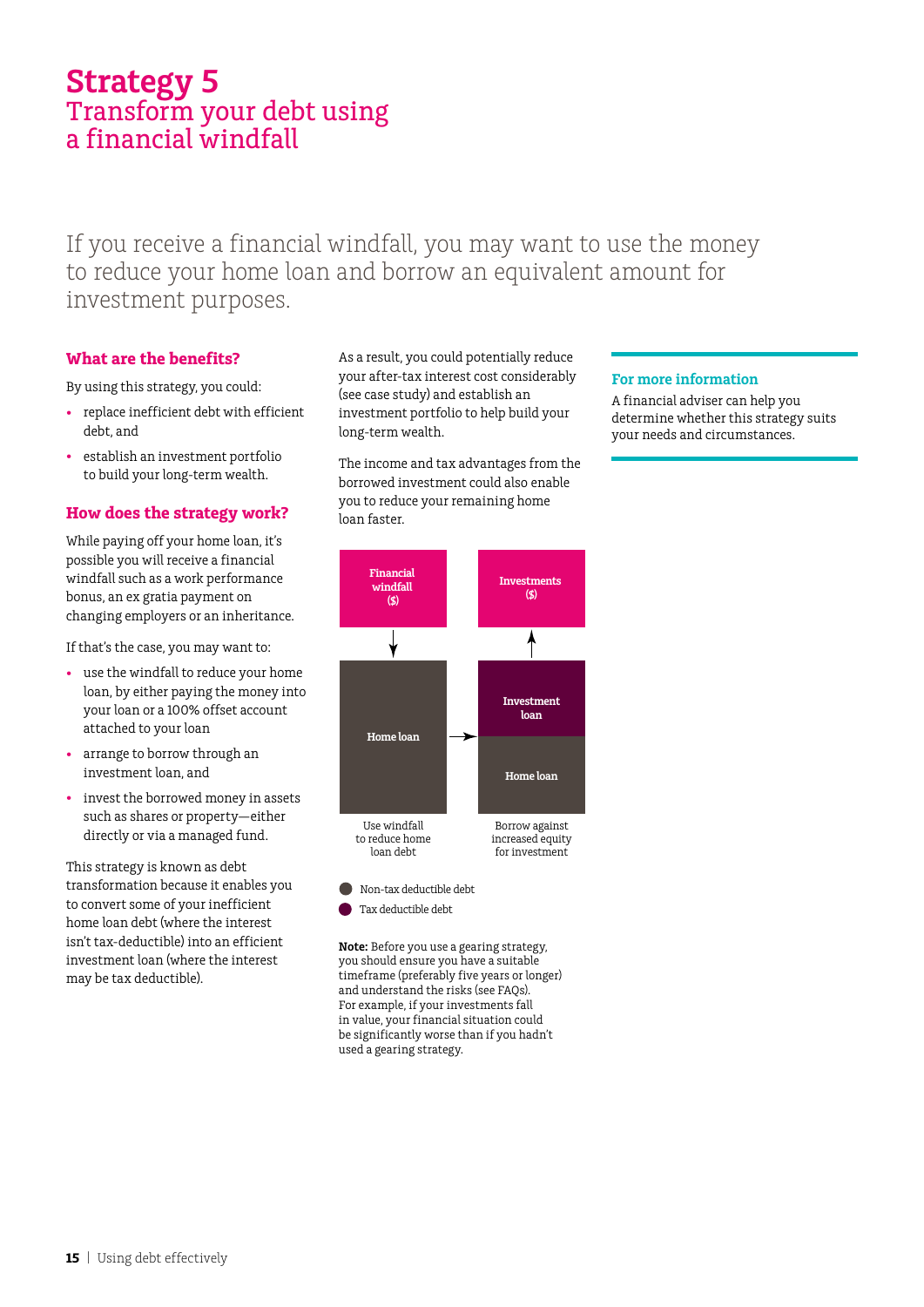# Strategy 5 Transform your debt using inancial windfall

# **Case study**

**Daniel has a home loan of \$200,000**, the interest rate is 7.5% pa and he pays tax at a marginal rate of 39%**<sup>2</sup>**. He has just received an inheritance of \$100,000 and would like to invest this money to build his long-term wealth.

If he uses the inheritance to purchase the investments directly, his home loan will remain at \$200,000 and, because the interest payments are not tax deductible, the after-tax interest cost will be approximately \$15,000 pa (see option 1 below).

After assessing his goals and financial situation, Daniel's financial adviser explains that a potentially better approach would be to:

- use the \$100,000 to reduce his home loan
- borrow an equivalent amount through an interest-only investment loan secured by his home, and
- purchase the investments with the borrowed money.

If Daniel follows this advice, he'll have a home and investment loan of \$100,000 each and the after-tax interest cost of the home loan will be \$7,500. However, because the investment loan interest (also \$7,500) may be tax deductible**3**, the after-tax cost of this loan could potentially be \$4,575 pa (see option 2 in the table below).

In other words, if Daniel uses this debt transformation strategy, while his total debts will remain at \$200,000, his total after-tax interest bill could reduce from \$15,000 pa to \$12,112 pa and he'll still get to invest \$100,000.

|                                        | Option 1<br>Without debt<br>transformation | Option 2<br>With debt<br>transformation |                 |
|----------------------------------------|--------------------------------------------|-----------------------------------------|-----------------|
| Loan type                              | Home loan only                             | Home loan                               | Investment loan |
| Loan amount                            | \$200,000                                  | \$100,000                               | \$100,000       |
| Interest payable at 7.5% pa            | \$15,000                                   | \$7,500                                 | \$7.500         |
| Less tax advantage at 39% <sup>2</sup> | N/A                                        | N/A                                     | ( \$2, 925)     |
| After-tax interest cost                | \$15,000                                   | \$7.500                                 | \$4,575         |
| Total after-tax interest cost          | \$15,000                                   | \$12,075                                |                 |

### His financial adviser also suggests that:

- he use the income from the investments and the after-tax interest savings to pay off his home loan faster, and
- when his home loan is repaid, he use the investment income to purchase more investments and build even more wealth in the future.

**Note:** This case study illustrates the importance of speaking to a financial adviser about how you may best use a windfall to achieve your wealth goals.

A financial adviser can also address a range of potential issues and identify other suitable strategies – see Tips and Traps

- • An alternative to debt transformation is to use the financial windfall to pay down your home loan and not invest. While this strategy will reduce your inefficient (non-deductible) debt and save you interest, it may not be as effective in growing your wealth.
- You could also transform your debts when selling existing investments by using the sale proceeds to reduce your home loan and borrow an equivalent amount to invest in other assets. Caution: If you sell an asset, recycle the proceeds through your home loan and borrow to buy back the same asset, the Australian Taxation Office may consider this a scheme to obtain a tax benefit and seek to apply penalties and deny your interest tax deduction. You should therefore consider seeking specialist taxation advice from a registered tax agent before using this strategy.
- • To make it easier to calculate how much of your interest is tax-deductible when completing your tax return, you should keep your investment loan separate from your home loan. This could be done by establishing a separate investment loan or, if offered by your lender, a loan that enables you to establish separate sub-accounts within the one loan facility. We recommend you speak to a registered tax agent
- If you have debt, you should ensure you have enough insurance to protect your income and enable the loan to be repaid in the event of your death or disability.
- **2** Includes Medicare levy.
- **3** Assumes that the investments purchased with the borrowed money produces assessable income.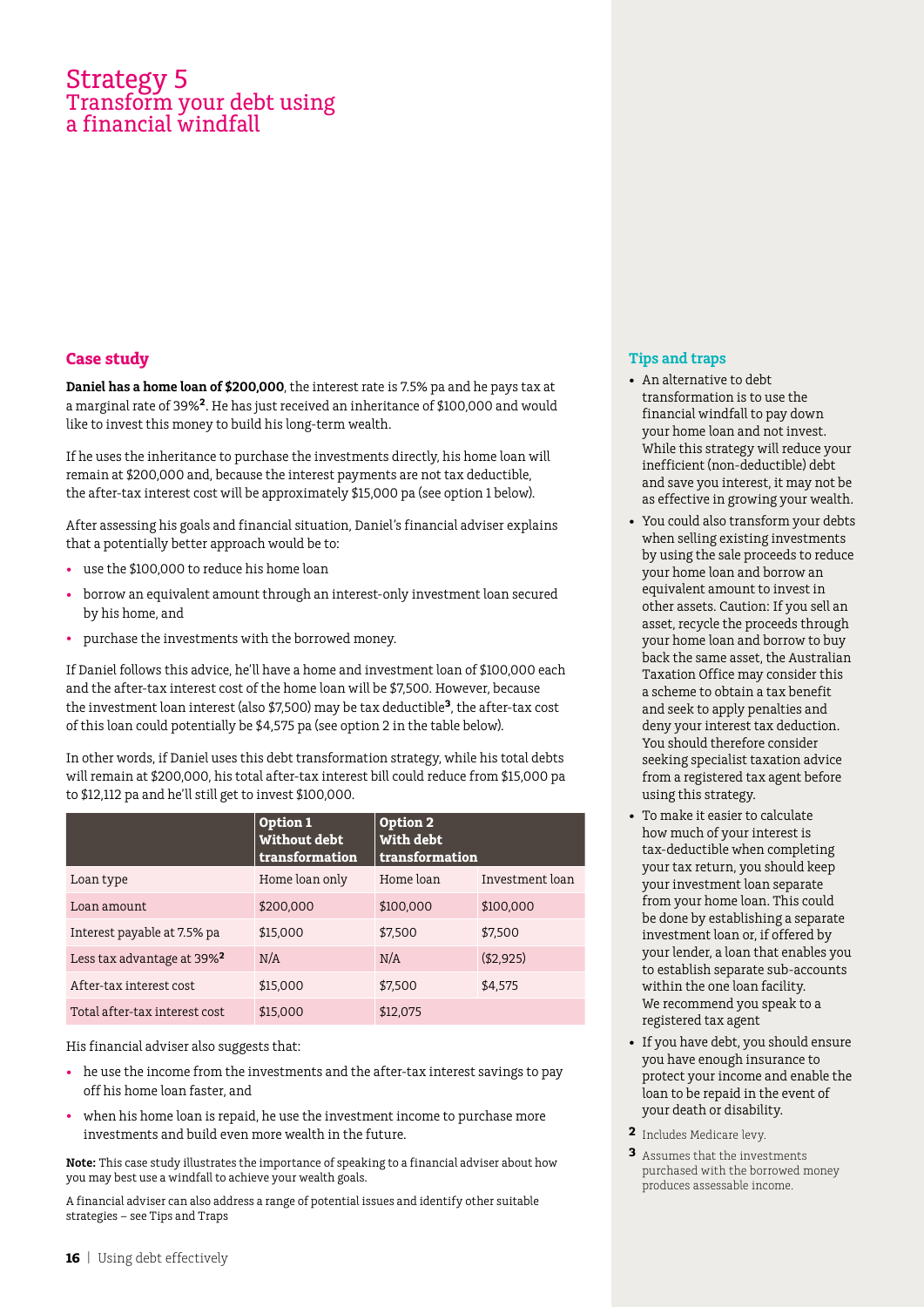# **Strategy 6** Build wealth via debt recycling

# As you pay down your home loan, you may want to progressively redraw the equity you create for investment purposes.

# **What are the benefits?**

By using this strategy, you could:

- • replace inefficient debt with efficient debt on a regular basis, and
- • establish an investment portfolio to help build your long-term wealth.

### **How does the strategy work?**

While it's important to reduce inefficient home loan debt as quickly as possible, it's also important to build wealth for the long term to meet your lifestyle goals, such as retirement.

However, many people wait until their home loan is paid off before thinking about investing. Unfortunately, this means they invest later in life and don't give their investments time to grow.

One solution is to transform your debts using a financial windfall (see Strategy 5). Another approach is to use what is known as debt recycling.

With debt recycling, you need to:

- 1. use the equity in your home to establish an investment loan (such as a line of credit)
- 2. invest the borrowed money in asset such as shares – either directly or via a managed fund, and
- 3. use the investment income from the geared investment, as well as your surplus cashflow (see Strategy 3), to reduce your outstanding home loan balance.

At the end of each year, you then need to borrow an amount equivalent to what you've paid off your home loan and use this money to purchase additional investments.

This process is then continued each year until your home loan is repaid. After that, your surplus income can be used to acquire additional investments or pay down your investment loan.

**Note:** Before you use a gearing strategy, you should ensure you have a suitable timeframe (preferably five years or longer) and understand the risks (see FAQs). For example, if your investments fall in value, your financial situation could be significantly worse than if you hadn't used a gearing strategy.

### **For more information**

To find out whether debt recycling suits your needs and circumstances (and how you should go about it), we recommend you speak to a financial adviser.

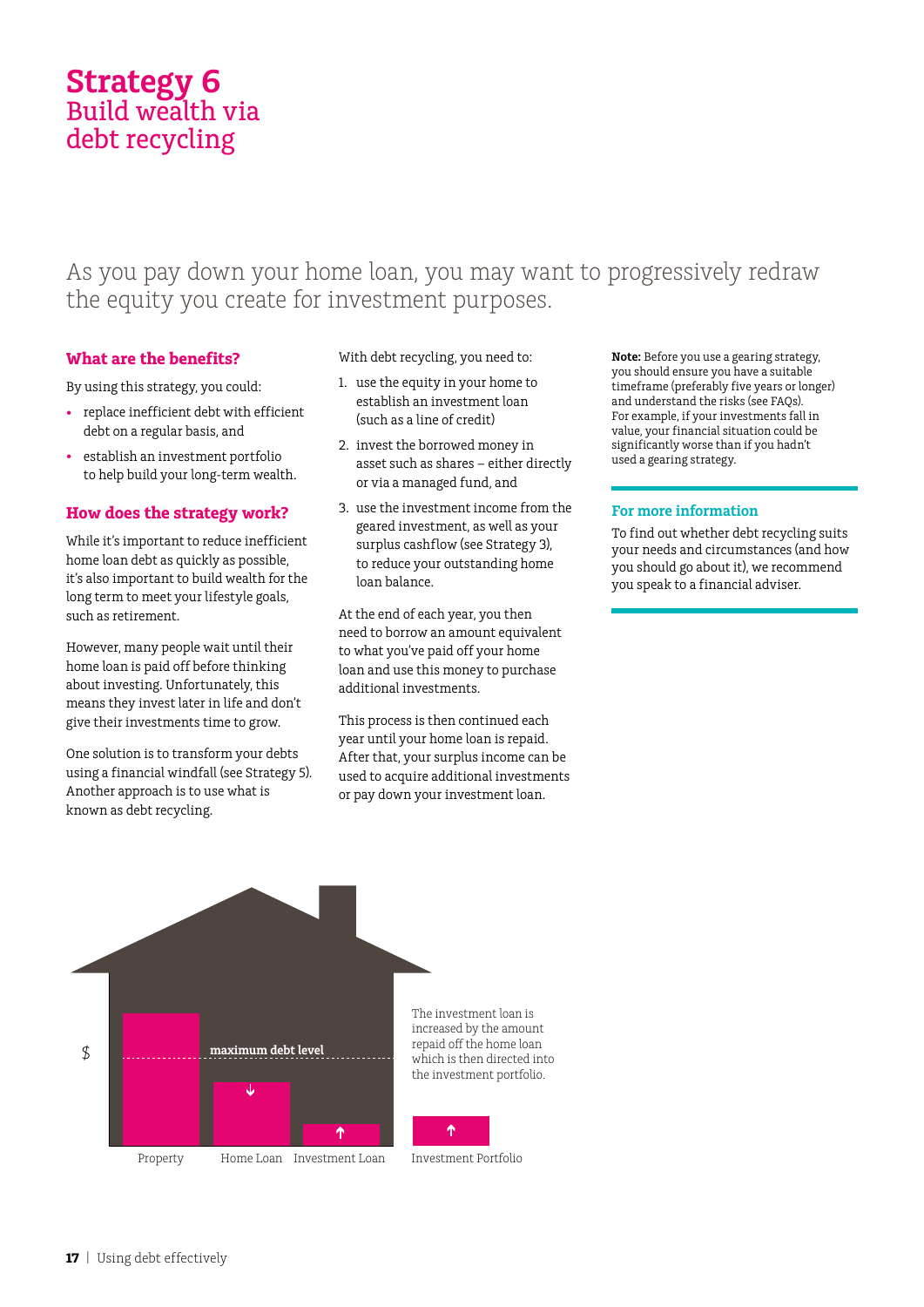# Strategy 6 Build wealth via debt recycling

# **Case study**

**Greg, aged 45, and Jackie, aged 44**, own a home worth \$600,000 and they still owe \$300,000 on their mortgage. Their after-tax salaries are \$3,065 and \$1,594 per fortnight and their combined living expenses are \$4,800 per month.

They want to pay off their home loan quickly. To achieve their goal, they have been crediting their salaries into a 100% offset account.

They also want to maintain their lifestyle when they stop working. So, their financial adviser suggests they use debt recycling to complement the wealth they are accumulating in superannuation.

They're comfortable with a total debt equivalent to 67% of their home value (ie \$400,000). Given they currently owe \$300,000, they use the equity in their home to establish an interest-only investment loan of \$100,000 and invest the money in Greg's name in a managed Australian share portfolio.

They also arrange for the investment income and tax benefits to be paid into (and the investment loan interest to be deducted from) their home loan offset account.

At the end of the first year, after reducing their home loan by \$41,877, they increase their investment loan by the same amount and use the money to purchase more units in Greg's share fund.

They continue this process each year until their home loan is paid off six years from now. Then, for the next 14 years, they invest all their surplus cashflow (including the investment income and tax savings) in the share portfolio.

The table below shows the benefits of this strategy over 20 years, when compared to paying off their home loan as quickly as possible and directing their surplus cashflow into a share fund once the home loan is paid off. By using debt recycling, Greg and Jackie will have an investment portfolio worth an extra \$223,959 after Capital Gains Tax (CGT) and loans are paid (despite taking slightly longer to repay their home loan).

| After 20 years                                                                                   | Debt recycling | Repay home loan<br>then invest |
|--------------------------------------------------------------------------------------------------|----------------|--------------------------------|
| Time taken to repay home loan                                                                    | 6 years        | 5.6 years                      |
| Value of investment portfolio (net of CGT)                                                       | \$2,369,372    | \$1,745,413                    |
| Outstanding debt                                                                                 | ( \$400.000)   | Nil                            |
| Net position after 20 years (after selling all<br>investments, paying CGT and repaying the loan) | \$1,969,372    | \$1,745,413                    |

**Note:** This case study illustrates the importance of speaking to a financial adviser about debt recycling and how it may help you fast track your wealth goals.

A financial adviser can also address a range of potential issues and identify other suitable strategies – see Tips and Traps

# **Tips and traps**

- If you take out an interest-only investment loan, you can use more of your cashflow to reduce your home loan.
- • Arranging a higher investment loan limit could enable you to avoid additional paperwork and fees when adjusting your loan balances each year.
- • While a line of credit (which has investment and home loan sub-accounts) could make it easier to do debt recycling, these loans generally have higher interest rates than standard home loans.
- With debt recycling, because some of your surplus cashflow must be used to meet the investment loan interest, it may take you slightly longer to pay off your home loan. However, the upside is you can acquire an investment portfolio sooner and potentially accumulate greater wealth.
- • If you have debt, you should ensure you have enough insurance to protect your income and enable the loan to be repaid in the event of your death or disability.
- • When you've paid off your home loan, you could use your surplus cashflow to add to your investments or reduce your investment loan balance. Assuming the after-tax return from your investments is greater than the interest cost (which may be tax deductible), you are generally better off investing, provided you're comfortable maintaining the total debt level.

**Case study Assumptions:** The Australian share fund provides an investment return of 8.5% pa (split 4% income and 4.5% growth). Investment income is franked at 75%. The home and investment loan interest rate is 7.5% pa. These rates are assumed to remain constant over the investment period. Greg earns a salary of \$110,880 pa and Jackie earns \$49,986 pa.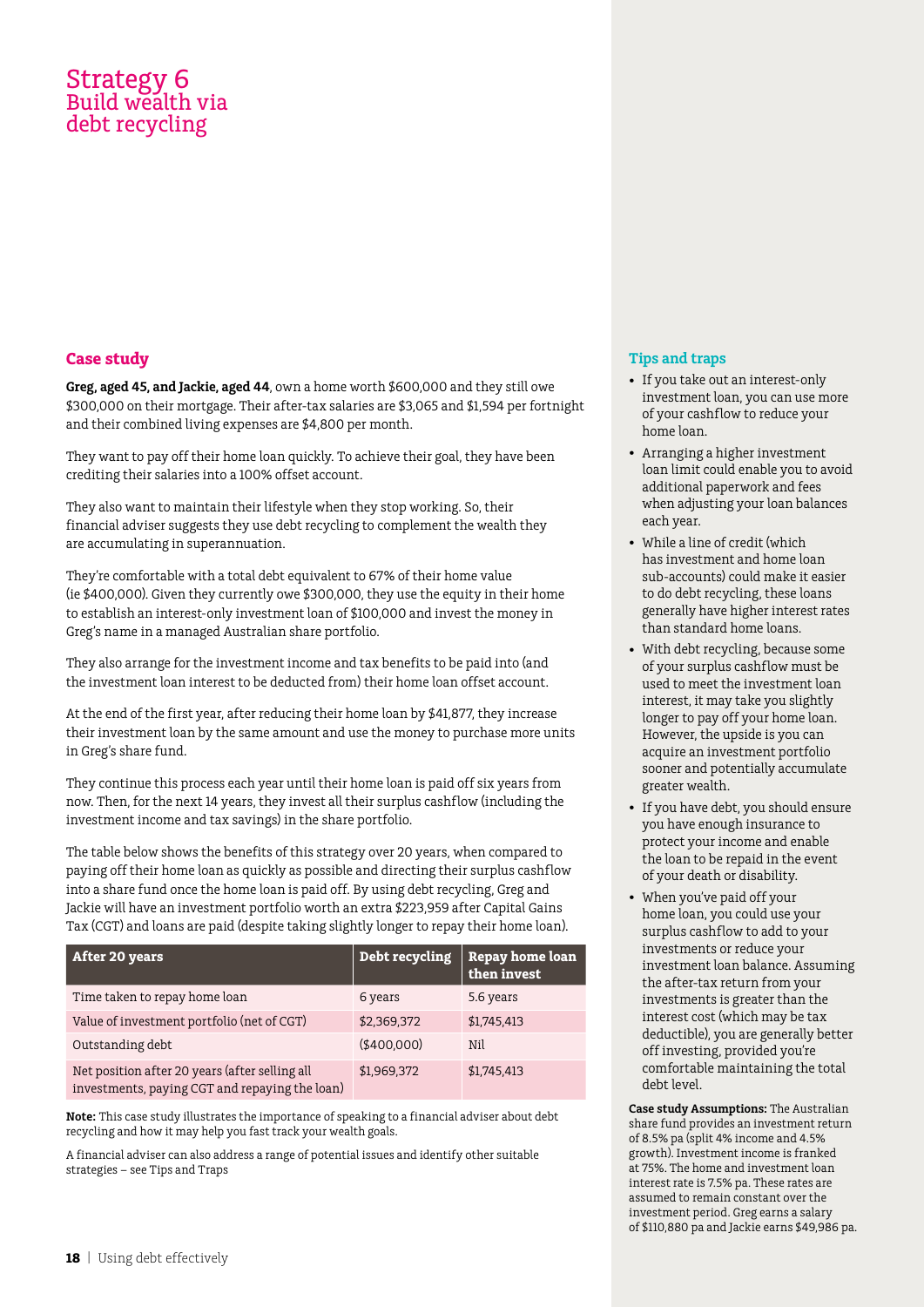# **Strategy 7** Offset your investment loan to retain tax efficiency

If you have already paid off your home loan, you may want to put your emergency cash reserve in a 100% offset account linked to your investment loan.

# **What are the benefits?**

By using this strategy, you could potentially:

- • earn a higher after-tax return than a cash account, and
- withdraw the money for any purpose without affecting the tax deductibility of the loan.

# **How does the strategy work?**

In Strategy 2 we explained why you might want to hold your emergency cash reserve in your home loan or a 100% offset account linked to your home loan.

But what should you do if your home loan has been repaid and you only have an investment loan?

Holding your emergency cash in your investment loan or 100% offset account linked to your investment loan, could enable you to earn a higher after-tax return than using a separate cash account.

But if you want to access the money for non-investment purposes, paying it into a 100% offset account linked to your investment loan is likely to be a more tax-effective alternative than paying it into the investment loan itself.

The reason is that, because an offset account is separate from your investment loan account, you can make repayments (and access them if required), without affecting the size of the investment loan or the tax deductibility of the interest.

Conversely, if you pay money into the investment loan itself, you'll reduce the size of the loan and if you redraw the money for non-investment purposes, you can't claim the interest on the redrawn amount as a tax deduction.

This means you could end up in a situation where part of your interest is tax deductible and the rest is not (as the following case study shows).

**1** Withdrawals for non-investment purposes are not tax deductible and generally do not impact on the tax deductibility of the interest for the portion of the loan for investment purposes.

### **For more information**

To find out more about this strategy, we suggest you speak to a financial adviser.

|                                                                                            | <b>Investment</b><br>loan | $\mid$ 100% offset account linked<br>to an investment loan |
|--------------------------------------------------------------------------------------------|---------------------------|------------------------------------------------------------|
| Can you access your emergency<br>cash for any purpose?                                     | Yes                       | Yes                                                        |
| Do withdrawals for non-investment<br>purposes reduce the tax deductibility<br>of the loan? | Yes                       | N <sub>0</sub>                                             |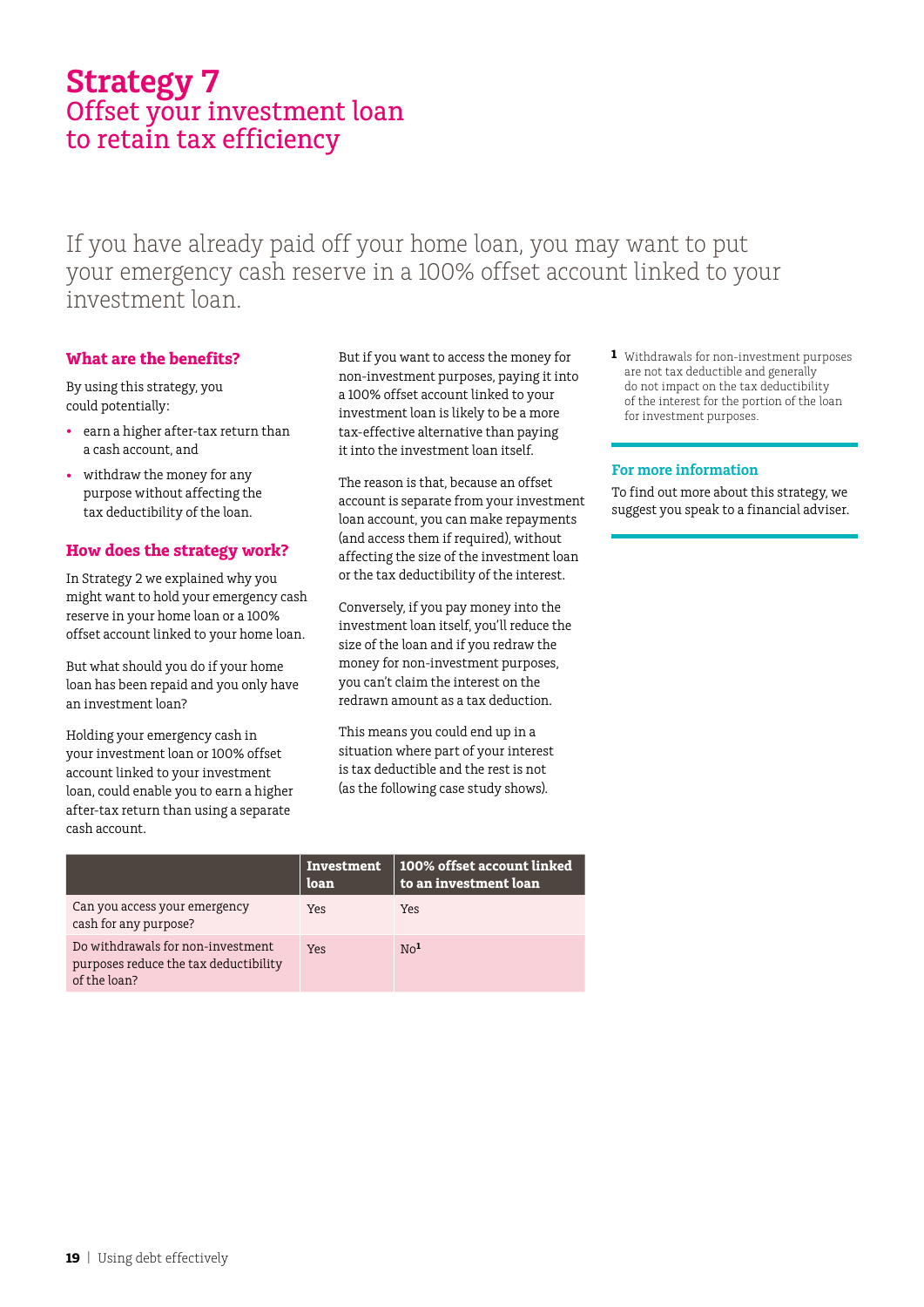# Strategy 7 Offset your investment loan to retain tax efficiency

# **Case study**

**After paying off her home loan, Laura, aged 45**, used some of the equity in her home to set up an interest-only investment loan for \$100,000, and invested in a managed share fund. The interest rate on the investment loan is 7.5% pa.

She recently received an after-tax bonus of \$20,000 from her employer. She plans to buy a car in 12 months and wants to know what she should do with the money in the meantime.

If she pays the bonus directly into her investment loan, the balance will drop to \$80,000. However, when she redraws the \$20,000 to buy her car, she won't be able to claim the interest on this part of the loan as a tax deduction. As a result, she'll end up with a mixture of tax deductible and non tax deductible debts.

### **After withdrawing \$20,000 from investment loan**



After assessing her goals and financial situation, Laura's financial adviser suggests that she pay the bonus into a 100% offset account linked to her investment loan. By doing this, while her investment loan will stay at \$100,000, she'll save the same amount of interest. This is because interest is only payable on the difference between her loan account and the offset account (ie on \$80,000).

Also, when she withdraws the \$20,000 from her offset account to buy her car, the size of the investment loan will not be affected and the interest payments will continue to be fully tax deductible.

# **After withdrawing \$20,000 from offset account**



**Note:** This case study illustrates the importance of speaking to a financial adviser if you have an investment loan and want to know where you should hold any spare cash tax-effectively.

A financial adviser can also address a range of potential issues and identify other suitable strategies - see Tips and Traps

### **Tips and traps**

- To use this strategy, your investment loan must have a 100% offset account. If your current loan does not have this facility, you should check with your lender to see if it can be added.
- • In many cases, the lender will only allow an offset account for the variable rate portion of the loan.
- • Line of credit facilities don't generally offer a 100% offset account. Even if a personal sub-account is in credit, the lender may not offset this against the outstanding investment loan sub-account.
- If you need to borrow money for a non-investment purpose and don't have an offset account, it's usually better to borrow using a separate loan rather than redraw from your investment loan. This way it's easier to keep track of your deductible and non-deductible interest costs.
- • If you have debt, you should ensure you have enough insurance to protect your income and enable the loan to be repaid in the event of your death or disability.

**Important note:** You should not enter into an investment loan arrangement if the dominant purpose of doing so is to obtain a tax benefit. Some structures have been considered by the ATO as being tax avoidance schemes and therefore you should consult with your financial adviser and a registered tax agent before entering into any new arrangement. We are not a registered tax agent.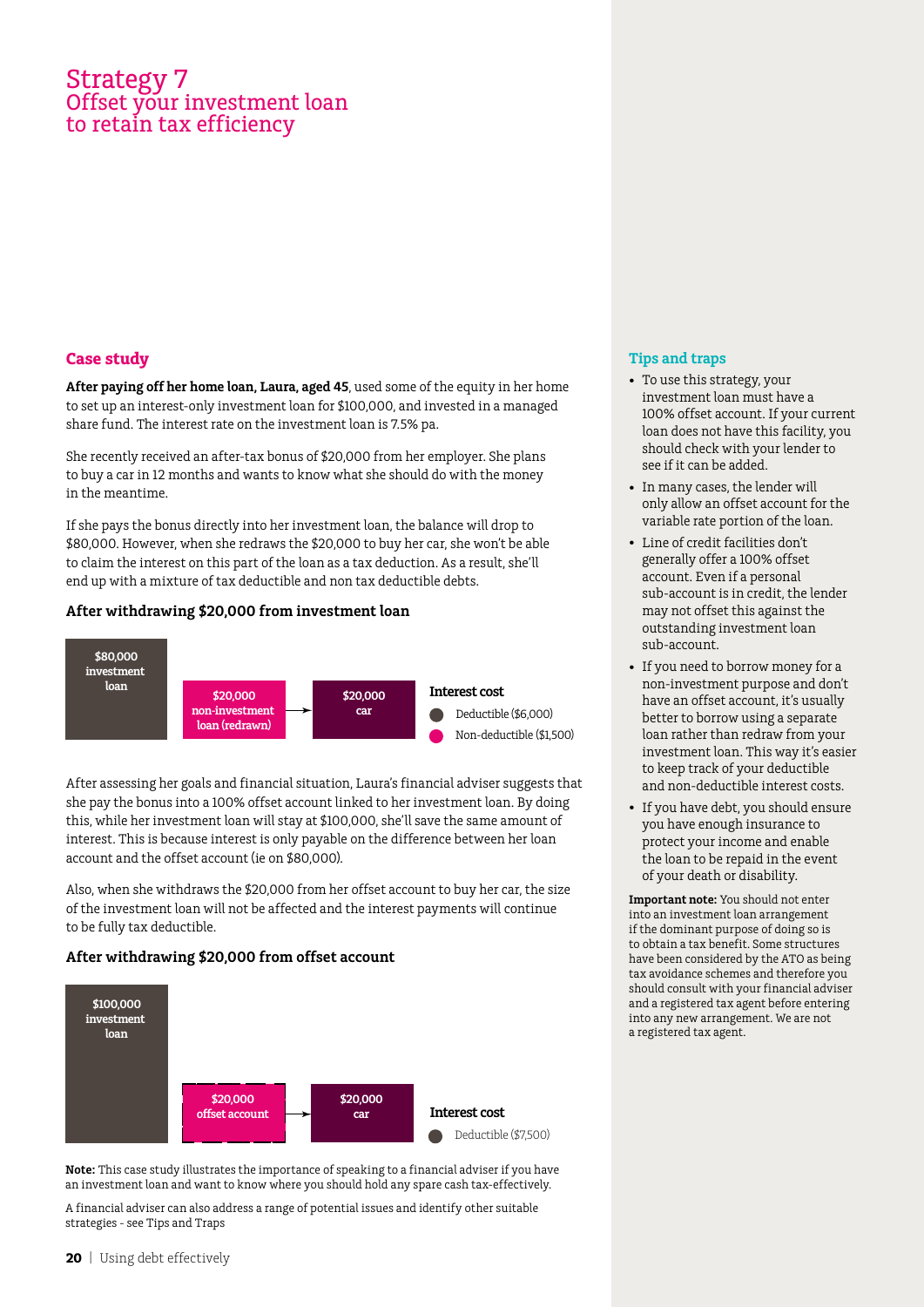# **Strategy 8** Make gearing more tax-effective for a couple

If you have a partner, when using a gearing strategy you may want to invest your existing funds in the lower income earner's name and the borrowed funds in the higher income earner's name.

# **What are the benefits?**

By using this strategy, you could potentially:

- • achieve your wealth accumulation objectives in a tax effective way, and
- • accumulate a larger amount of wealth.

# **How does the strategy work?**

When using gearing, it's common to invest a combination of your own capital and borrowed money.

But if you have a partner, rather than investing the combined amount in one person's name, splitting ownership of the investments could improve the outcome considerably.

### As a rule of thumb:

- holding the ungeared investments (ie your existing capital) in the name of the lower income earner could enable them to pay less tax on the investment income, and
- • holding the geared investments (ie the investments purchased with borrowed money) in the higher income earner's name could enable them to benefit more when claiming the investment loan interest (and certain other costs) as a tax deduction.

People who are on lower marginal tax rates will generally pay less CGT than people on higher incomes/tax rates. Also, some people may have capital losses carried forward from other transactions that can be used to offset the capital gains.

Another consideration when structuring your investing activities is the yield. Some assets generate income (high yielding assets) whilst others generate capital growth (low yield). Assets with high yield can produce ongoing taxable income which means that they aren't as tax-effective for people on high tax rates.

Conversely, there can be an advantage in investing the money in the lower income earner's name in higher yielding assets.

**Note:** Before you use a gearing strategy, you should ensure you have a suitable timeframe (preferably five years or longer) and understand the risks (see FAQs). For example, if your investments fall in value, your financial situation could be significantly worse than if you hadn't used a gearing strategy.

When determining how to structure your investments, it is important to consider a commercial purpose to your decisions. Structures or decisions that have a dominant purpose for obtaining a tax benefit can be considered to be tax avoidance schemes by the ATO which could result in you losing your interest deductions as well as having fines and penalties applied.

You should consult a registered tax agent before using this strategy.

### **For more information**

To find out whether you could benefit from this strategy, you should speak to a financial adviser.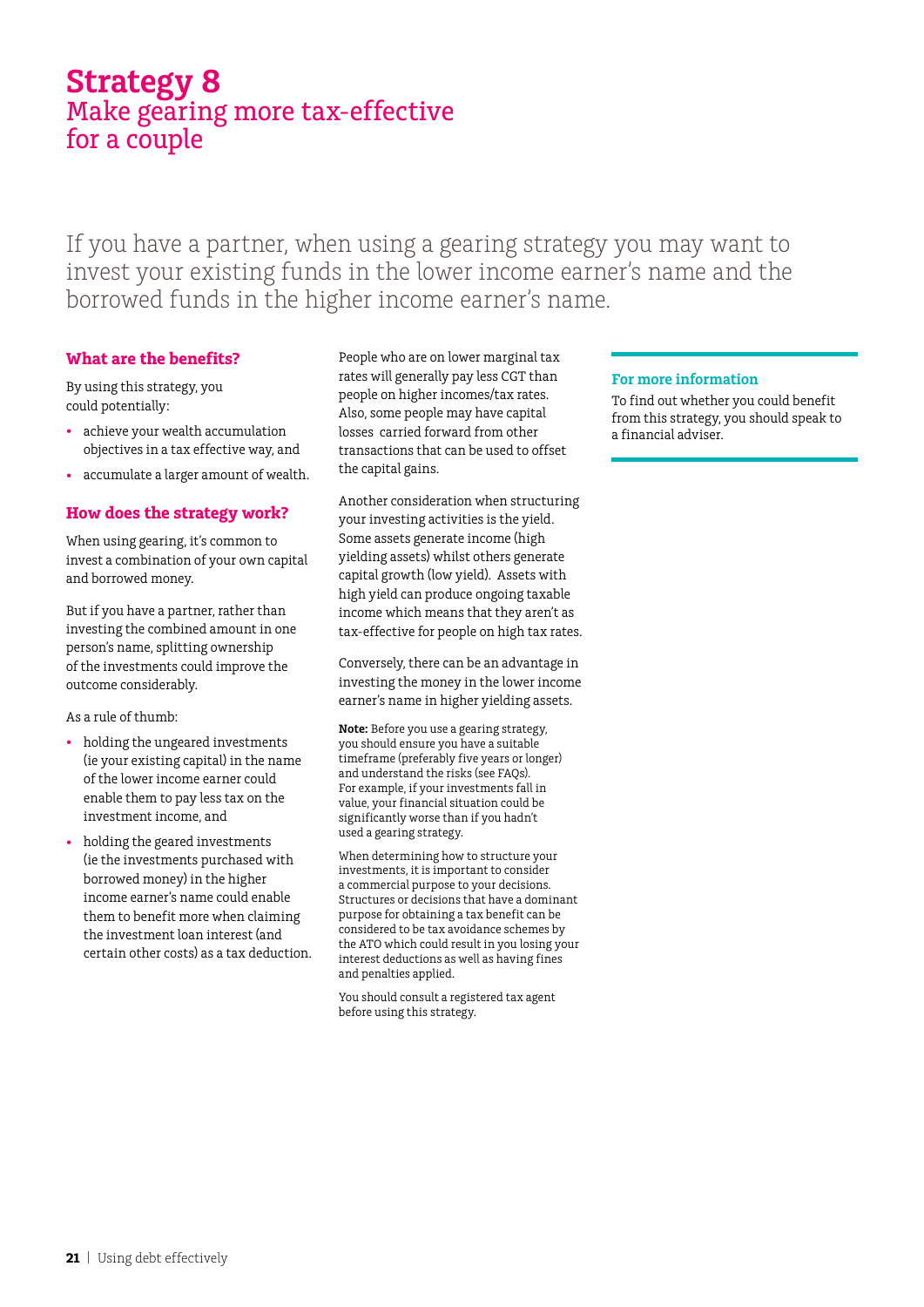# Strategy 8 Make gearing more tax-effective for a couple

# **Case study**

**Rob pays tax at a marginal rate of 39%<sup>1</sup>**, while his wife Angela has a marginal tax rate of 21%**<sup>1</sup>**. They wish to accumulate wealth, ideally for retirement. They have \$40,000 in cash and want to borrow another \$60,000 so they can invest a total of \$100,000 in a managed Australian share fund.

They plan to hold the investment for 10 years and their financial adviser presents four different options, including:

- 1. Investing all the money (\$100,000) in a share fund in Rob's name, with Rob selling some of his investment at the end of the 10 years to repay the loan and CGT on the amount withdrawn.
- 2. Splitting ownership so the existing capital (\$40,000) is invested in Angela's name and the borrowed money (\$60,000) is invested in Rob's name. Rob will also sell some of his investment at the end of the 10 years to pay off the loan and any associated CGT.
- 3. Splitting ownership (as per option 2 above), but with Angela selling some of her investment at the end of the ten years to repay the loan and CGT.
- 4. Splitting ownership (as per option 3 above), but with Rob investing in a share fund that pays a lower yield.

The results from each of these strategies are shown in the table below. As you can see, it is possible to add thousands of dollars to the bottom line by making the right ownership decisions when gearing as a couple.

| Option                                                | Result                         |
|-------------------------------------------------------|--------------------------------|
| 1. All investments in Rob's name                      | \$101,927 on 2014/15 Tax rates |
| 2. Split ownership (Rob repays the loan)              | \$114,583                      |
| 3. Split ownership (Angela repays the loan)           | \$115,847                      |
| 4. As above, but Rob invests in a lower yielding fund | \$121,875                      |

**Assumptions:** In option 4, Rob (only) invests in a share fund with a total return of 8.5% (split 1.5% income and 7% growth). In all other scenarios, Angela and/or Rob invest in a share fund with a total return of 8.5% pa (split 4% income and 4.5% capital growth). Investment income is franked at 75%. The loan interest rate is 7.5% pa. These rates are assumed to remain constant over the investment period. Where the investment income and tax advantages are insufficient to meet interest payments, a portion of the investment is sold to cover the shortfall. Otherwise the excess investment income and tax advantages are reinvested.

- **1** Includes Medicare levy.
- **2** This assumes that you are eligible to contribute to super. To be eligible to claim your super contributions as a tax deduction, you will need to earn less than 10% of your assessable income, reportable fringe benefits and reportable employer super contributions from eligible employment and meet a range of other conditions.

**Note:** This case study illustrates the importance of speaking to a financial adviser if you have a partner, about who between the two of you should own different investments when establishing a gearing strategy.

- • When splitting ownership, the lower income earner could invest the existing funds in their name and offer these investments as third-party security so that the higher income earner can take out a margin loan. With this approach, the owner of the existing funds may be required to act as guarantor to the loan facility.
- • You may be able to avoid the need for a guarantor by using a home equity loan. In this scenario, it's possible for one member of the couple to invest joint borrowings secured against their home in their own name and still claim a full interest tax deduction.
- Rather than selling the geared or ungeared assets to pay off the investment loan, you may be able to redeem non-CGT assets (eg cash) or pre-CGT assets. Alternatively, you may be able to manage CGT if you sell investments in a low-income year, sell investments progressively, crystallise losses or contribute the sale proceeds into super**2** and claim a tax deduction.
- When reinvesting the proceeds from your gearing activities (such as dividends), you should treat the reinvestment of each amount as a new investment decision and look at how best to invest each time. This may include considering the factors of where to invest and how the investment will be structured (ie who will own the investment).
- You should also consider factors such as bankruptcy or litigation when making ownership decisions.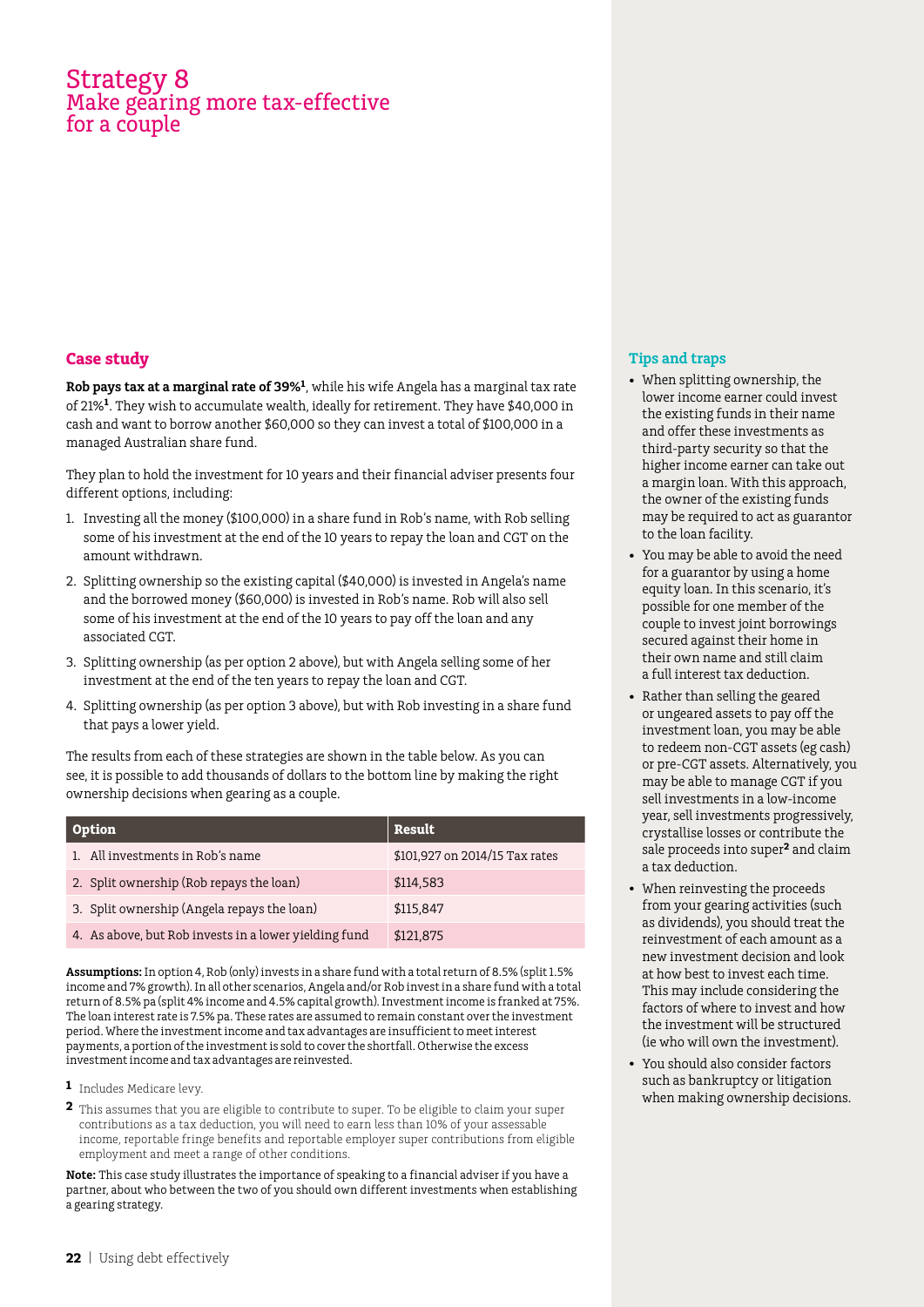# **Strategy 9** Leverage your investment via an internally geared share fund

If you are looking for a simple way to gear into the sharemarket, you may want to invest in an internally geared share fund.

# **What are the benefits?**

By using this strategy, you could:

- • access the power of gearing without having to arrange an investment loan yourself, and
- take advantage of potentially lower interest costs.

# **How does the strategy work?**

In previous strategies, we explained how borrowing to invest (gearing) can be a potentially powerful way to build long-term wealth.

One option is to arrange the investment loan yourself – by either borrowing against the equity in your home or taking out a margin loan.

Another way to benefit from gearing is to invest in what is called an internally geared share fund—either within or outside superannuation.

With internally geared share funds, the manager borrows on behalf of investors to make a larger investment in Australian and/or global shares (see diagram below).

The manager typically borrows at wholesale interest rates, which can be significantly lower than what you could access yourself.

> **Borrowings** Manager borrows to make a larger investment

**Australian and/or Investor's global shares** ┶ **Share fund** → **money**

The loan is generally limited recourse in nature. This means that if the investments fall in value below the level of fund borrowings, you are not required to pay back the shortfall to the lending institution.

The fund is also usually structured so that the income exceeds the loan interest, as well as any fees. In other words, the fund is usually positively geared (see FAQs).

### **For more information**

To find out whether an internally geared share fund suits your needs and circumstances, please speak to a financial adviser.

- • While internally geared share funds can magnify your investment returns, they can also magnify your losses.
- Since the borrowing is done by the manager, you can't choose the level of gearing.
- • You can use borrowed money to invest in an internally geared fund, but this will significantly increase your investment risk.
- • Some internally geared share funds allow you to invest fixed amounts on a regular basis, using a regular savings plan. This can take the guesswork out of trying to pick the right time to buy. It can also allow you to invest earlier as you don't necessarily need a substantial amount to get started.
- • It's possible for super funds to borrow to invest in certain assets, provided certain conditions are met.
- • Sometimes the tax deductibility of interest paid on such arrangements may be limited under the capital protected borrowing tax rules. You should seek advice from a registered tax agent.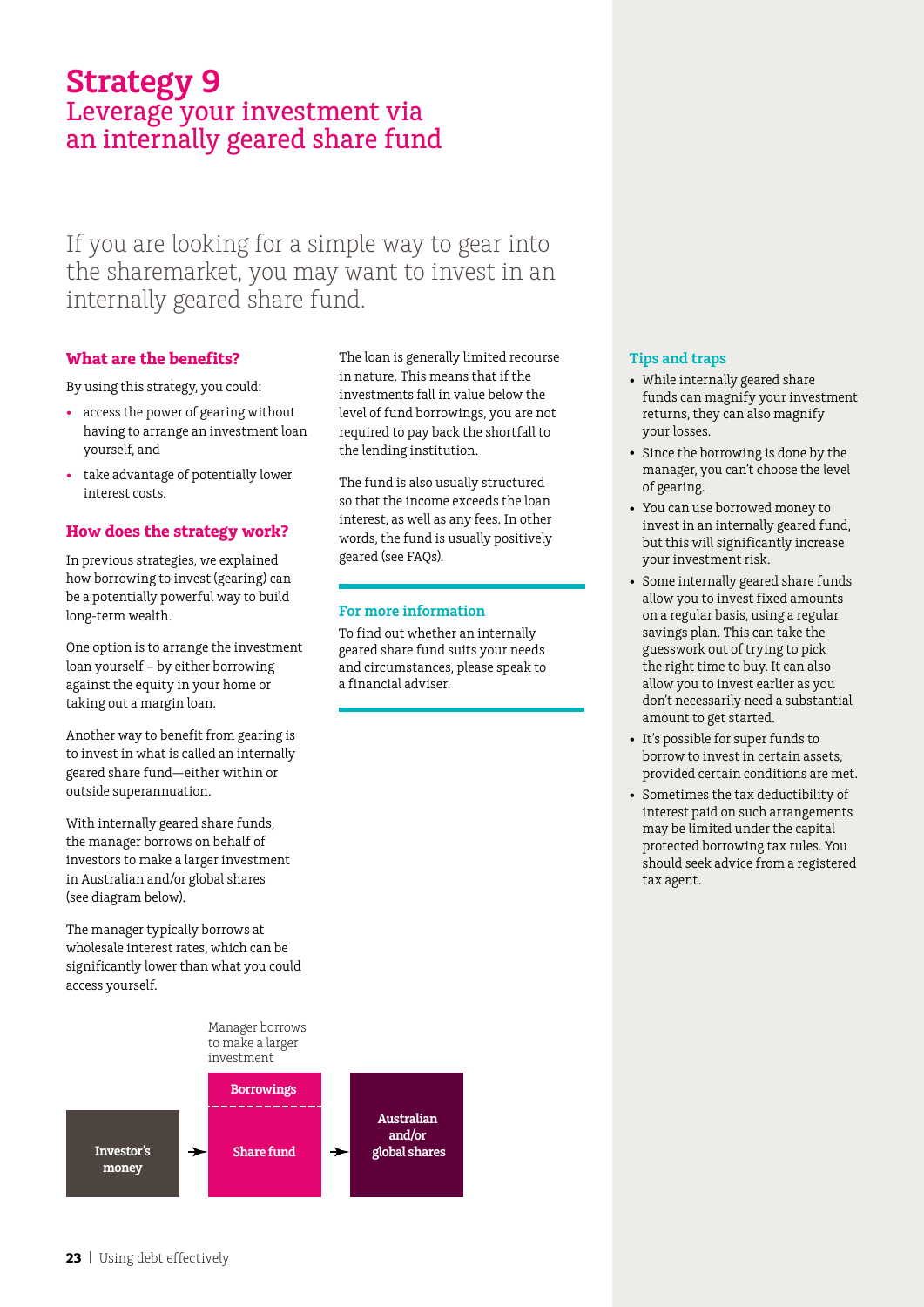# **Investing with borrowed money**

There are a number of ways to use efficient debt to help you build wealth tax-effectively. You can either borrow personally (eg via a home equity or margin loan) or invest in an internally geared share fund where the manager borrows on your behalf.

This table summarises the key advantages and disadvantages of each of these three popular forms of gearing.

### **For more information**

A financial adviser can help you determine the most appropriate gearing option for your circumstances.

|                   | <b>Home equity loan</b>                                                                                                                                                                                                                                                                                                                                                                                                                                                                                                                                                                                                                                                                                                                                                                                                                                                     | <b>Margin</b> loan                                                                                                                                                                                                                                                                                                                                                                                                                                                                                                                                                                                                                                                                                                    | Internally geared share fund                                                                                                                                                                                                                                                                                                                                                                                                                                                                                                                                  |
|-------------------|-----------------------------------------------------------------------------------------------------------------------------------------------------------------------------------------------------------------------------------------------------------------------------------------------------------------------------------------------------------------------------------------------------------------------------------------------------------------------------------------------------------------------------------------------------------------------------------------------------------------------------------------------------------------------------------------------------------------------------------------------------------------------------------------------------------------------------------------------------------------------------|-----------------------------------------------------------------------------------------------------------------------------------------------------------------------------------------------------------------------------------------------------------------------------------------------------------------------------------------------------------------------------------------------------------------------------------------------------------------------------------------------------------------------------------------------------------------------------------------------------------------------------------------------------------------------------------------------------------------------|---------------------------------------------------------------------------------------------------------------------------------------------------------------------------------------------------------------------------------------------------------------------------------------------------------------------------------------------------------------------------------------------------------------------------------------------------------------------------------------------------------------------------------------------------------------|
| Description       | • Allows you to use the equity in<br>your home to borrow money to<br>invest where you choose.<br>• Can range from a standard<br>principal and interest loan<br>through to a line of credit<br>(interest only).                                                                                                                                                                                                                                                                                                                                                                                                                                                                                                                                                                                                                                                              | • Allows you to borrow to invest<br>in approved shares or managed<br>funds, as a lump sum or in regular<br>instalments. This is secured against<br>the value of that investment<br>and any other capital provided<br>as security.                                                                                                                                                                                                                                                                                                                                                                                                                                                                                     | • A managed investment where<br>the fund borrows money to make<br>a larger investment in Australian<br>and/or global shares.<br>• The fund is usually managed so<br>that it remains positively geared<br>(ie the fund income is sufficient<br>to cover interest and fees).                                                                                                                                                                                                                                                                                    |
| <b>Advantages</b> | • You have control over the<br>gearing levels.<br>• No margin calls are required<br>if there is an investment<br>market downturn.<br>• Low interest rate (small premium<br>for line of credit).<br>· Features can include a 100%<br>offset account, redraw facility<br>and salary crediting.<br>• Option of either a fixed, variable<br>or split interest rate loan.<br>• No investment restrictions.<br>• Ability to make interest-only<br>payments.<br>• Ability to pre-pay interest for up<br>to 12 months and bring forward<br>your tax deduction (only for<br>fixed rate options) if deriving<br>assessable income.<br>• Line of credit allows multiple loan<br>accounts within a facility, so you<br>can track deductible and non-<br>deductible interest.<br>• If you are negatively geared,<br>you may be able to offset excess<br>deductions against other income. | • You have control over the<br>gearing levels.<br>• Instalment gearing reduces risk<br>through dollar cost averaging<br>(investments are acquired at an<br>average market price).<br>• Option of either a fixed, variable<br>or split interest rate loan.<br>• Ability to make interest-<br>only payments.<br>• Ability to pre-pay interest for<br>up to 12 months and bring<br>forward your tax deduction<br>(only for fixed rate loans) if<br>deriving assessable income.<br>• If you are negatively geared,<br>you may be able to offset excess<br>deductions against other income.<br>• You may be able to arrange for<br>another person (or company)<br>to provide third-party security for<br>your margin loan. | • The fund is able to borrow at<br>wholesale interest rates, which<br>are generally lower than those<br>available to individuals.<br>• No margin calls are required<br>if there is an investment<br>market downturn.<br>• The loan is limited recourse.<br>which means your liability is<br>limited to the value of your<br>initial investment.<br>• Investing in the fund is much<br>simpler than establishing a<br>borrowing facility yourself.<br>• Enables you to access gearing in<br>superannuation without having<br>to establish your own super fund. |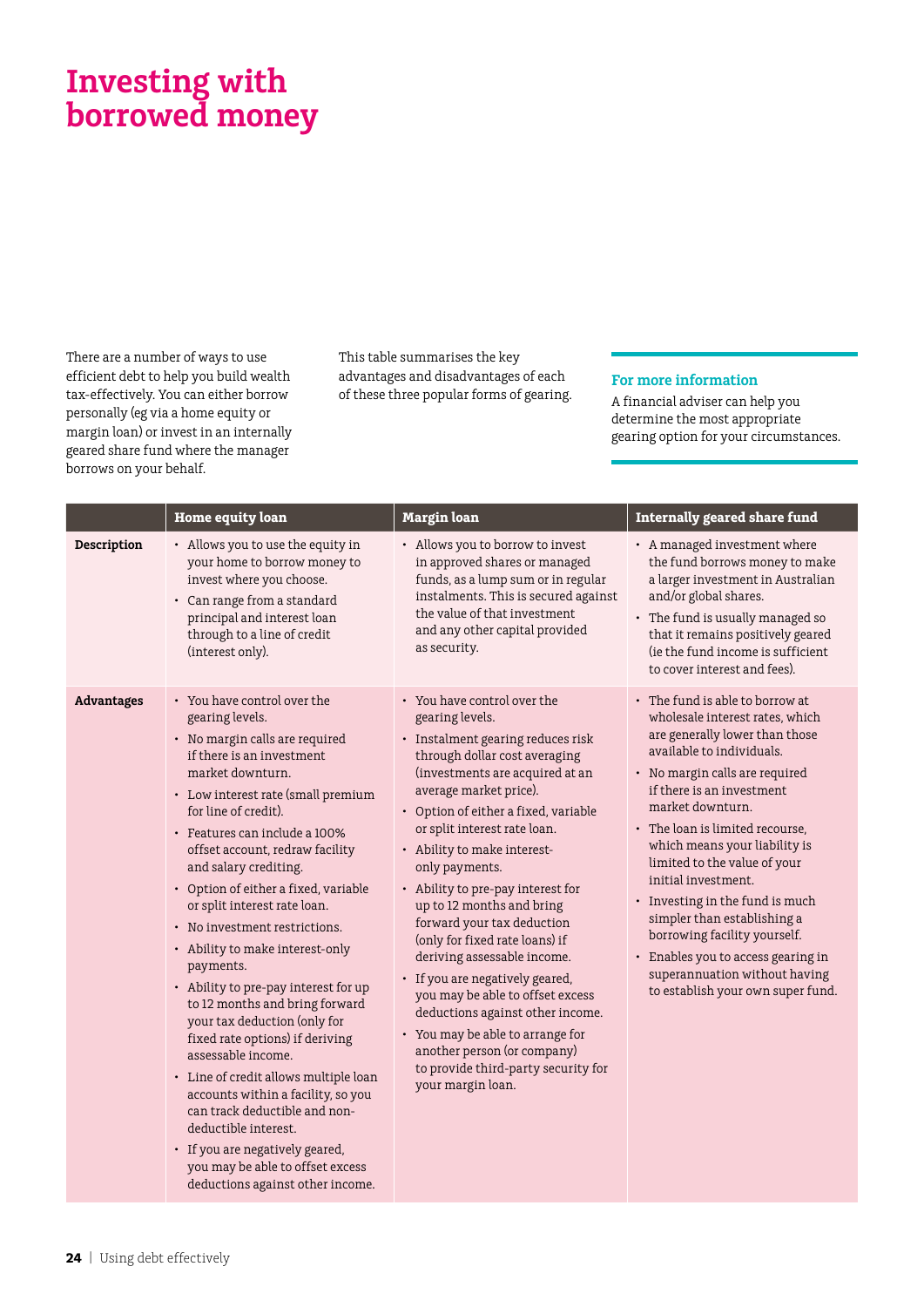# Investing with borrowed money

|                                                              | <b>Home equity loan</b>                                                                                                                                                                                                                                                                    | <b>Margin</b> loan                                                                                                                                                                                                                                                                                                                                                                   | <b>Internally geared share fund</b>                                                                                                                                                                                                                                                                                                                                             |
|--------------------------------------------------------------|--------------------------------------------------------------------------------------------------------------------------------------------------------------------------------------------------------------------------------------------------------------------------------------------|--------------------------------------------------------------------------------------------------------------------------------------------------------------------------------------------------------------------------------------------------------------------------------------------------------------------------------------------------------------------------------------|---------------------------------------------------------------------------------------------------------------------------------------------------------------------------------------------------------------------------------------------------------------------------------------------------------------------------------------------------------------------------------|
| <b>Disadvantages</b>                                         | $\cdot$ Needs equity in a<br>residential property.<br>• Interest premium with a line<br>of credit.<br>• Where credit cards and cheque<br>accounts are attached, you need<br>discipline to prevent eroding<br>your equity.                                                                  | • Higher interest rate than standard<br>home equity loan.<br>• Potential for margin calls if there is<br>an investment market downturn.<br>• Maximum gearing ratio limited to<br>around 75% (you need to make your<br>own initial contribution).<br>• Investment options limited to<br>investment menu of the lender<br>(can include hundreds of direct<br>shares or managed funds). | • Limited control over the<br>gearing level.<br>• Limited number of providers and<br>investment options.<br>• Interest on the fund borrowings<br>is generally offset against<br>fund income.<br>• No tax deduction for interest is<br>available to investors unless they<br>borrow personally to invest in<br>these funds themselves, which can<br>significantly increase risk. |
| <b>Investors</b><br>who may be<br>suited to this<br>approach | • Investors who have equity in<br>their home and are comfortable<br>borrowing against it.<br>• Investors who have non<br>tax deductible debt, as they<br>can take advantage of the loan<br>features for debt reduction<br>and recycling.<br>• Investors who wish to avoid<br>margin calls. | • Investors who do not own a home<br>or do not have sufficient equity<br>within their home.<br>• Investors who do own a home but<br>are uncomfortable with using<br>it as security.<br>• Instalment margin loans are<br>suitable for investors with regular<br>income but no lump sum to invest.                                                                                     | • Members of super funds that offer<br>these options.<br>• Investors who do not own a home<br>or do not have sufficient equity<br>within their home.<br>• Investors who are uncomfortable<br>with using their home as security.<br>• Investors looking for the<br>simplicity of a pre-packaged<br>geared investment.<br>• Investors who want to limit<br>potential losses.      |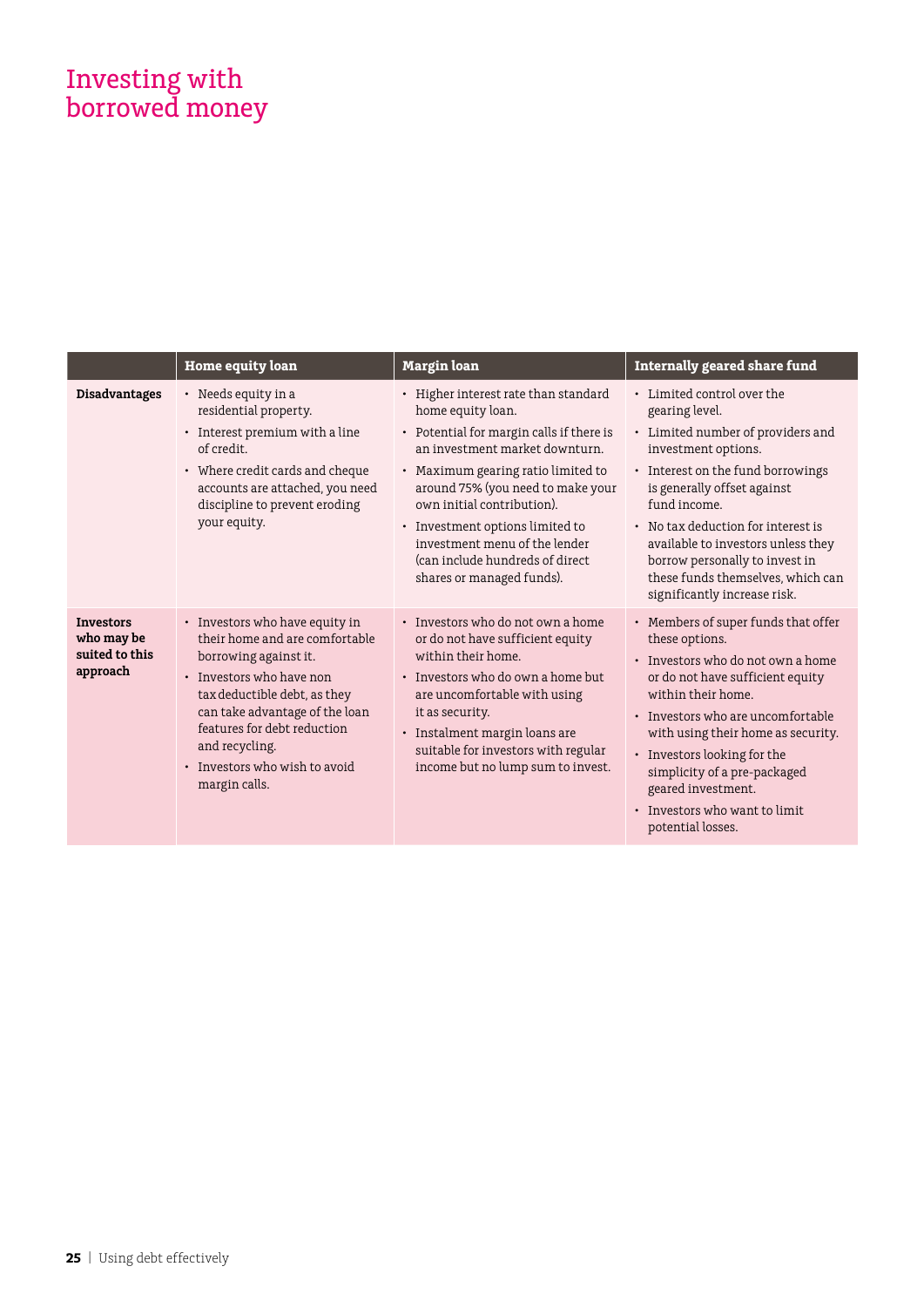# **What are the marginal tax rates?**

The table below summarises the marginal tax rates in 2014/15:

| Taxable income range | Tax payable (by residents) <sup>1</sup>                 |
|----------------------|---------------------------------------------------------|
| $$0 - $18,200$       | Nil                                                     |
| \$18,201-\$37,000    | 19% on amounts over \$18,200                            |
| \$37,001-\$80,000    | \$3,572 + 32.5% on amounts over \$37,000                |
| \$80,001-\$180,000   | $$17,547 + 37\%$ on amounts over \$80,000               |
| \$180,001 over       | $$54,547 + 47\%$ <sup>2</sup> on amounts over \$180,000 |

# **What is the Medicare levy?**

A levy of 2% is payable on the whole of your taxable income on top of normal marginal tax rates. In 2014/15, if you earn less than \$20,542 pa (\$34,367 pa combined for couples) you are exempt from the levy. An additional surcharge of up to 1.5% applies to singles with an income in 2014/15 over \$90,000 pa (or couples with a combined income of \$180,000 pa) who don't have private health insurance. If applicable, this Medicare levy surcharge will be payable on top of the base Medicare levy of 2%.

# **How does dividend imputation work?**

Franking or imputation credits (see Glossary) may be available when you receive dividends from Australian shares. The following example illustrates the advantages of dividend imputation, assuming shareholders on different marginal tax rates (of 19% and 47%) receive a fully franked dividend of \$70.

| <b>Marginal tax rate</b>            | 19%   | 47%   | This, in very simple terms, is how dividend<br>imputation works                                                                                                           |  |
|-------------------------------------|-------|-------|---------------------------------------------------------------------------------------------------------------------------------------------------------------------------|--|
| <b>Dividend</b>                     | \$70  | \$70  | 1. A company pays a fully franked dividend <sup>3</sup> .                                                                                                                 |  |
| <b>Franking credit</b>              | \$30  | \$30  | 2. You add the franking credit <sup>4</sup> to your dividend                                                                                                              |  |
| Assessable income                   | \$100 | \$100 | to get your assessable income.                                                                                                                                            |  |
| <b>Gross tax</b>                    | \$19  | \$47  | 3. Then you calculate the gross tax based on your<br>$\text{tax rate}^1$                                                                                                  |  |
| <b>Less franking credit</b>         | (530) | (530) | and subtract the franking credit                                                                                                                                          |  |
| Net tax payable                     | Nil   | \$17  | to get your net tax payable.                                                                                                                                              |  |
| <b>Excess franking</b><br>credit    | \$11  | Nil   | If your franking credit is larger than your gross<br>tax, the Australian Taxation Office will offset (ie<br>refund) any excess (available for certain taxpayers<br>only). |  |
| <b>After tax income</b><br>received | \$81  | \$53  | Deduct your net tax from your dividend, or add<br>your excess franking credit to your dividend, to<br>get your after-tax income.                                          |  |

**Note:** Certain investors who are unable to use all their franking credits can be entitled to a refund after lodging their tax return for the relevant year of these credits in their annual tax return.

- **1** These rates do not include the Medicare levy.
- **2** Includes the Temporary Budget Repair Levy.
- **3** This is the after-tax income distributed by the company.
- **4** This is the tax already paid by the company at the company tax rate of 30%.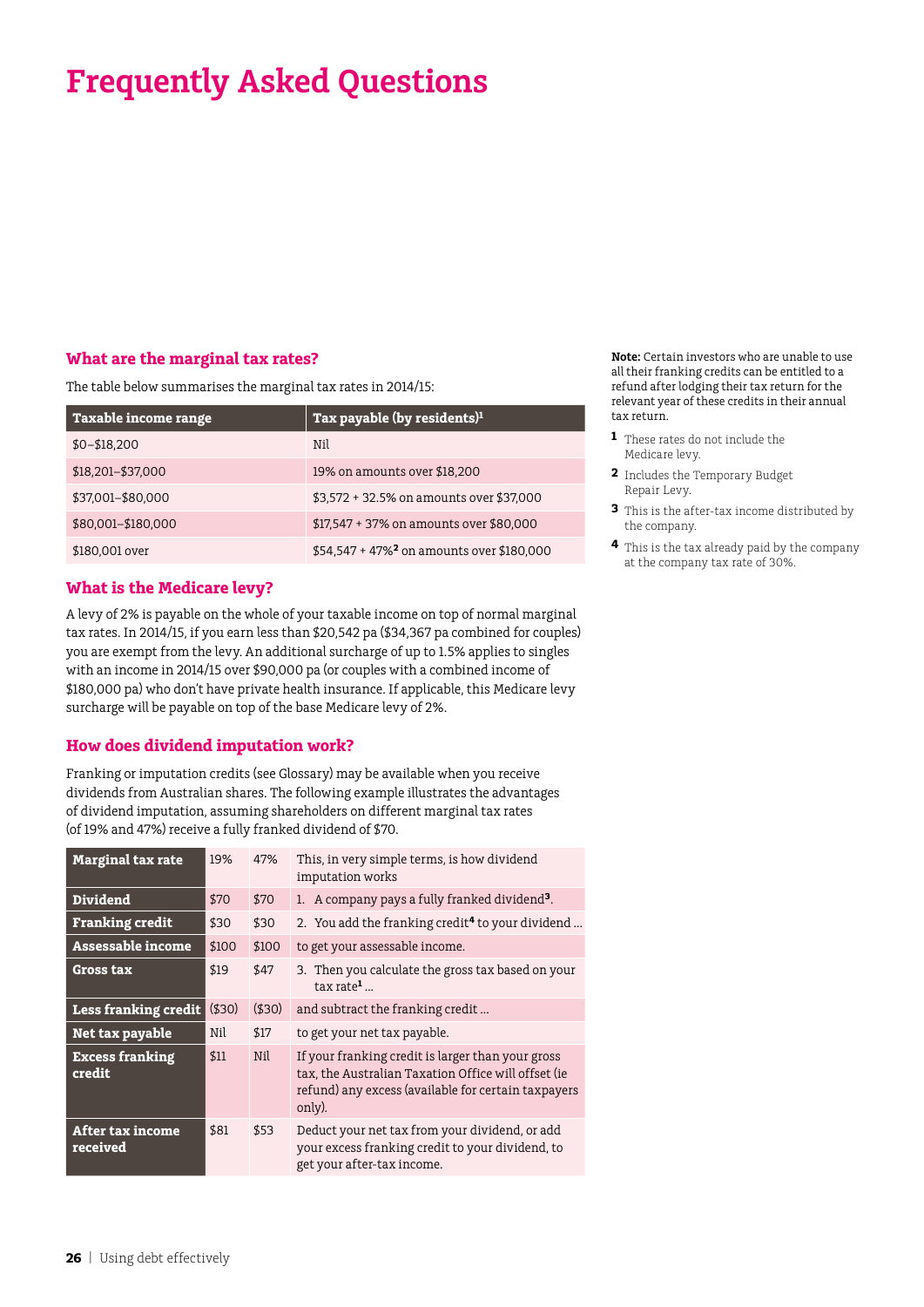### **What is Capital Gains Tax (CGT)?**

CGT is a tax on the growth in the value of certain assets or investments acquired after 19 September 1985 and is generally only payable in the income year that a gain is realised.

This usually occurs when an asset is sold or where there is a change in ownership. When you invest via a managed fund, you may also receive realised capital gains via the distribution(s) if the fund manager sells underlying investments for a profit.

A capital gain will arise where the proceeds received on disposal of an asset exceed the cost base.

For assets disposed of on or after 11.45 am (AEST) on 21 September 1999, CGT is usually payable by individuals and trusts on 50% of the nominal gain (ie the difference between the sale price and the cost base) where the asset has been held for more than 12 months.

As only half the gain is taxable, the effective tax rate for an individual on the highest marginal tax rate (including Medicare levy) of 49% is reduced to 24.5%.

For assets acquired before 11.45am (AEST) on 21 September 1999, certain investors can choose between two methods when working out their CGT liability:

- 1. they can elect to be taxed on 100% of the real gain (ie the difference between the sale price and the frozen indexed cost base as at 30 September 1999), or
- 2. they can choose to be taxed on 50% of the nominal gain.

If an asset is held for 12 months or less, neither the 50% discount nor indexation applies (ie the investor is taxed on the full nominal gain).

**Note:** Different rules apply for non-resident investors who generally are no longer entitled to the 50% CGT discount.

### **How are capital losses treated for tax purposes?**

A capital loss occurs when the proceeds received on disposal of an asset are less than the reduced cost base.

A capital loss can be offset against current year capital gains, but cannot be used to reduce other sources of assessable income (eg salary).

Broadly, if there is a net capital loss for the income year, the loss can be carried forward and offset against gains in future years.

# **What is gearing?**

Gearing simply means borrowing money to invest. You can benefit from gearing if the growth in the value of the investment and the income you receive is greater than the after-tax cost of borrowing (including interest on the loan).

# **What is positive gearing?**

Positive gearing occurs when the assessable income from your investments is greater than allowable tax deductions, such as the interest and other costs you pay on the borrowed money.

For example, if you invest \$150,000 of your own money plus \$50,000 of borrowed money (at an interest rate of 7.5% pa) into an asset that produces an annual income of 4%:

- vour loan interest bill for the year will be \$3,750 (ie 7.5% of \$50,000), and
- • your investment income will be \$8,000 (ie 4% of \$200,000).

In this scenario, you will be positively geared because the investment income exceeds the loan interest. This cashflow surplus of \$4,250 is included in your taxable income when you complete your income tax return.

If you are on the top marginal tax rate of 49% (including Medicare levy), you will pay \$1,998 in tax on this surplus income.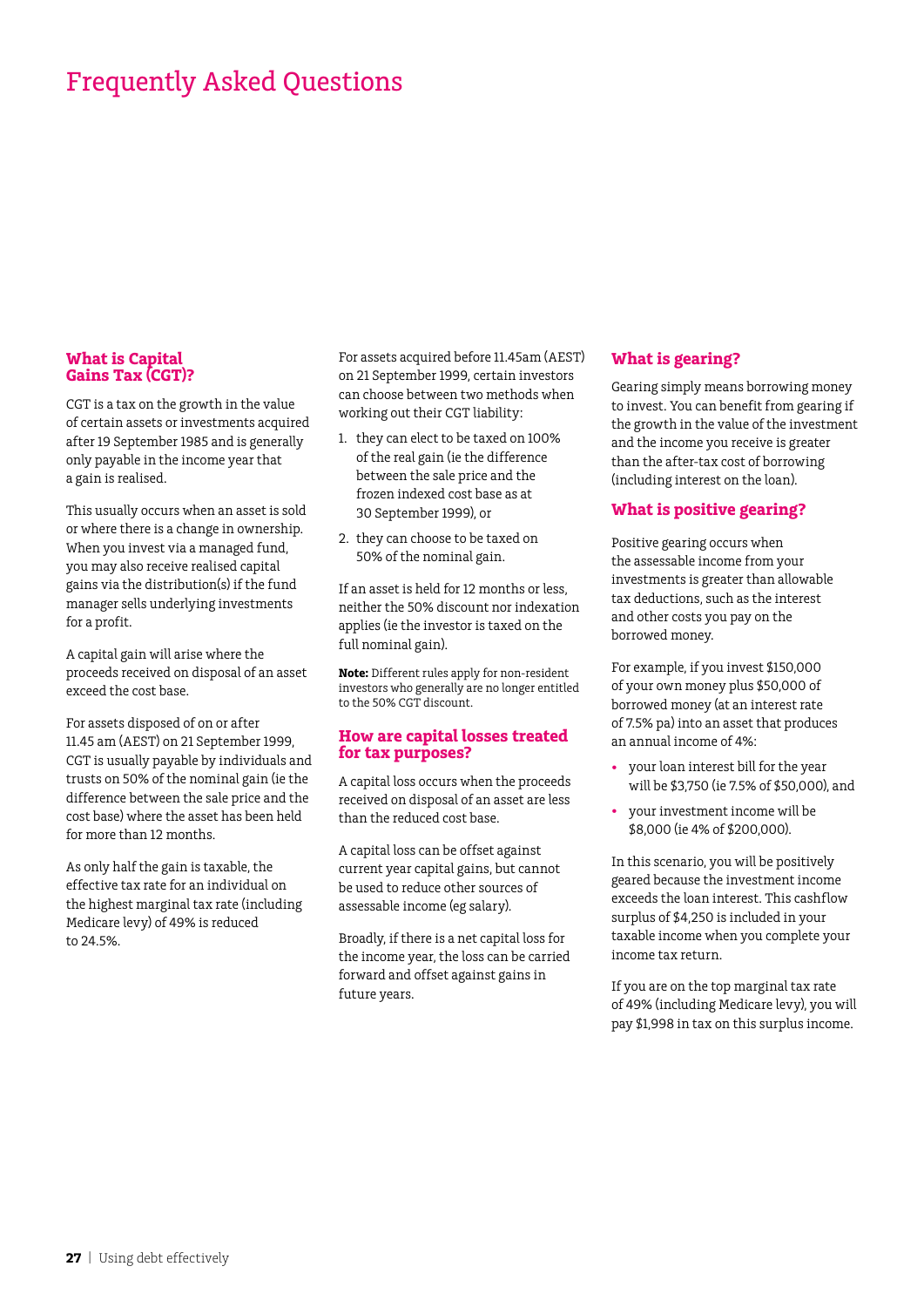# **What is negative gearing?**

Negative gearing arises when the allowable tax deductions, such as interest loan re-payments (and other costs) on your investment loan, in a particular year, are greater than the assessable income received from your geared investment.

In this situation, the cashflow shortfall can generally be claimed as a tax deduction to offset other sources of assessable income.

For example, if you invest \$100,000 of your own money plus \$200,000 of borrowed money (at an interest rate of 7.5% pa) into an asset that produces an annual income of 4%:

- your loan interest bill for the year will be \$15,000 (ie 7.5% of \$200,000), and
- your investment income will be \$12,000 (ie 4% of \$300,000).

In this scenario, you will be negatively geared because the loan interest exceeds the income from the investment. The cashflow shortfall of \$3,000 can be deducted from your other assessable income (eg salary) when you complete your income tax return.

If you are on the top marginal tax rate of 49% (including Medicare levy), this strategy will save you \$1,470 in tax.

**Caution:** Investors who negatively gear should ensure they can meet cashflow shortfalls during the year.

Whilst tax deductibility of interest is one of the features of gearing, your main consideration for entering into the investment and borrowing arrangement should be your overall wealth creation plan.

# **How can gearing help you save tax?**

Gearing not only increases your potential to make money, it could also reduce your tax liability. The potential advantages of gearing include:

- Where the interest expense (plus costs) exceeds the assessable income in a particular year (ie the investment is negatively geared), the excess expense is generally tax-deductible and can be used to reduce other income such as your salary.
- If you invest the borrowed money in Australian shares directly or via a managed fund, the income you receive may have franking credits attached. These credits can be used to offset other tax payable, with any excess franking credits refunded to you.
- You may claim a tax deduction for the interest expense in the current financial year, but defer Capital Gains Tax (CGT) until you dispose of the investment. If it is part of your wealth creation plan to hold onto the assets until you retire, your CGT may be minimised as your taxable income will generally be less at that time.
- • Where the investment is held for more than 12 months, only 50% of the capital gain needs to be included in assessable income. (Different rules apply to non-residents).
- If you pre-pay interest on a fixed rate loan up to 12 months in advance, you may be able to bring forward an expense that may otherwise be tax-deductible in the following financial year.

Negative gearing may reduce your taxable income which may also reduce your CGT liability.

# **Is gearing right for you?**

The following questions highlight some of the key issues you should consider before using a gearing strategy:

- Do you have a regular, secure income (eg a salary)?
- • Do you intend to invest for at least five years, preferably longer?
- Can you tolerate short-term fluctuations in the value of your investment?
- • Do you have sufficient surplus cashflow (eg to service all debts if the loan interest rate was to rise)?
- Do you have sufficient insurance to protect your income and repay the loan in the event of your death and disability?
- For margin loans, do you have immediate access to sufficient funds to meet a margin call if the investment was to fall in value?

### **For more information**

You should get advice from a financial adviser and registered tax agent to find out whether gearing is right for you.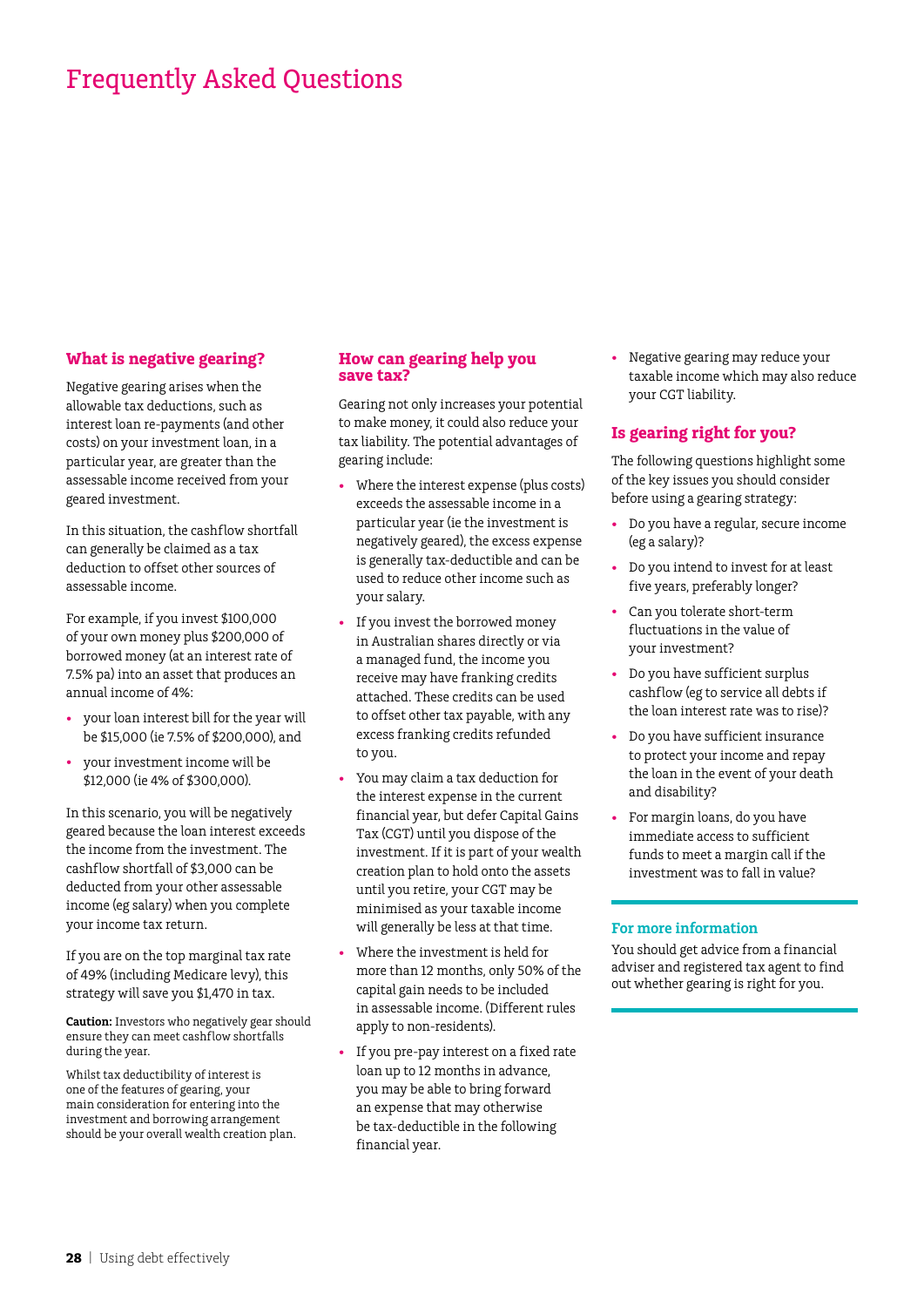# **What are the risks of gearing?**

When borrowing money to invest, there are a range of risks you need to consider. These may include:

- A sustained fall in the value of your investments, which could result in capital losses or a margin call (if using margin lending).
- A fall in investment income, which could impact your ability to fund the investment loan interest and other relevant costs.
- A rise in interest rates, which may affect your ability to meet the interest payments or repay the loan.
- • A loss of your regular income due to illness, injury or unemployment, which could affect your capacity to service the loan.

### **How can you manage these risks?**

You can reduce the risk of gearing by:

- • Maintaining a conservative loan to valuation ratio. This allows you to access the benefits of gearing without overexposing yourself to the risks. This will also reduce the likelihood of a margin call on a margin loan.
- Using instalment gearing. This allows you to acquire investments at an average price and avoid any need to time the investment acquisition. As investment values fall, you acquire more assets for a given investment and, as they rise, so does the value of your existing holdings. Instalment gearing also allows you to defer or stop loan drawdowns if your circumstances change.
- • Diversifying across a range of investments to minimise investment fluctuations. This can be achieved easily with managed funds, which can offer diversification across asset classes, countries or regions and fund manager styles.
- Having ready access to cash to meet margin calls on a margin loan. This means you are not forced to sell some of the investment if prices fall substantially.
- Ensuring the investments are liquid (ie they can easily be sold) so you can exit the investment if you need to.
- • Taking out a fixed rate investment loan to manage interest rate risk.
- Taking out Life and Total and Permanent Disability insurance. This can help to repay the loan in the event of your death or disability.
- Taking out Income Protection insurance to cover the risk of being unable to work due to illness or injury

# **What is a margin call?**

A margin call is a demand from a margin lender that you make an immediate loan repayment or deposit additional money to cover a fall in the value of your investment.

This occurs when the ratio of your loan (ie borrowed money) to security (ie your total investment) exceeds an agreed amount. The lending institution usually allows a certain buffer before demanding a margin call.

Different margin lenders and margin loans have very different terms and conditions. Some have 5% buffers, others have 10%, some require margin calls to be paid within 24 hours and others give you a few days' grace.

You should seek professional financial planning advice before you establish a margin loan.

Options when a margin call is due include:

- repaying part of the loan
- • investing more money to increase the investment value
- providing additional assets as security, or
- • selling assets to repay the loan.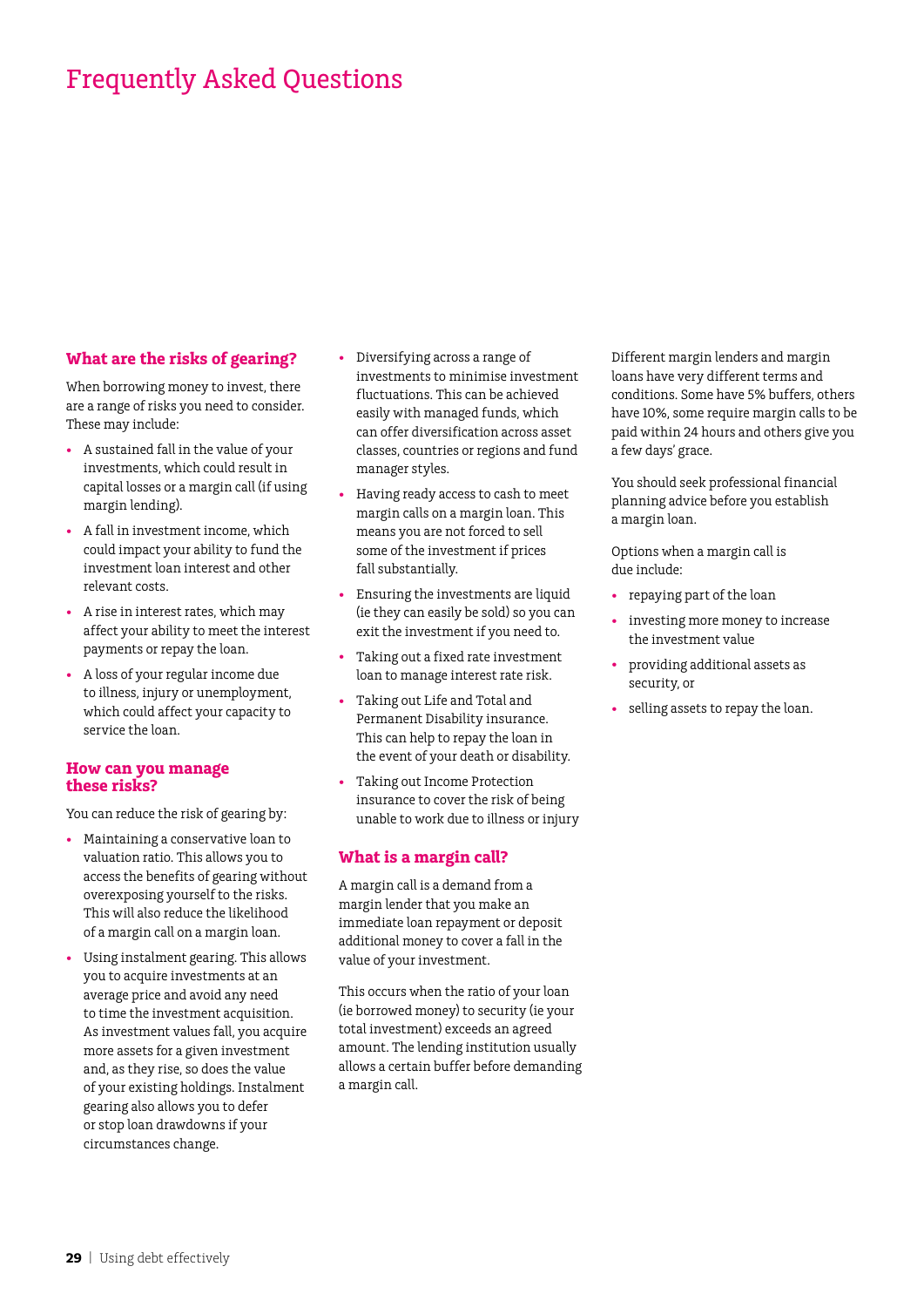# **Glossary**

# **A**

### **Assessable income**

Income, (including capital gains), you receive before deductions.

### **Asset classes**

The different categories of investments (ie cash, bonds, property and shares).

#### **B**

#### **Borrowing limit**

The maximum amount the lender agrees to let you borrow when your loan application is approved. This may be drawn down in a single amount or instalments.

#### **C**

### **Capital**

Cash or assets that can be applied towards a particular purpose.

### **Capital Gains Tax (CGT)**

A tax on the growth in the value of assets or generally assessable when a gain is realised. If the assets have been held for more than one year, the capital gain may receive concessional treatment (see FAQs).

### **Cashflow**

The amount of money received in a certain period. Surplus cashflow refers to the net inflow of money (ie income received net of tax and non-discretionary expenditure).

### **D**

#### **Debt**

An outstanding liability that must be repaid.

### **Debt recycling**

Using the equity in your home to borrow to invest.

### **Diversification**

Spreading your money across asset classes, sectors, markets and fund managers to reduce investment risk.

### **Dividend**

Distribution of part of a company's profits to shareholders expressed as a number of cents per share. Companies typically pay dividends twice yearly – an interim dividend and a final dividend.

#### **Dollar cost averaging**

Where you invest fixed amounts of money at regular intervals regardless of whether the market is going up or down. Enables you to average the price you pay for your investments and not have to worry about trying to pick the right time to buy.

### **E**

### **Efficient debt**

Debt that is used to buy assets that are income producing (making the interest tax deductible) and are expected to grow in value over time.

### **Equity**

The interest or value an owner has in an asset over and above the debt against it. For example, the equity of a homeowner is the value of the home less any outstanding loan.

### **F**

#### **Franking/Imputation credits**

Credits for company tax paid that are passed onto shareholders who have received franked dividends from Australian resident companies.

### **Franked dividends**

Dividends on shares with imputation (or franking) credits attached. The tax paid at the company level is credited to shareholders. Tax is assessed on the total amount of the dividend and the franking credit, and shareholders can claim a tax offset equal to the franking credit. A company is able to declare that a percentage (up to 100%) of a dividend is franked depending on the amount of tax the company has already paid.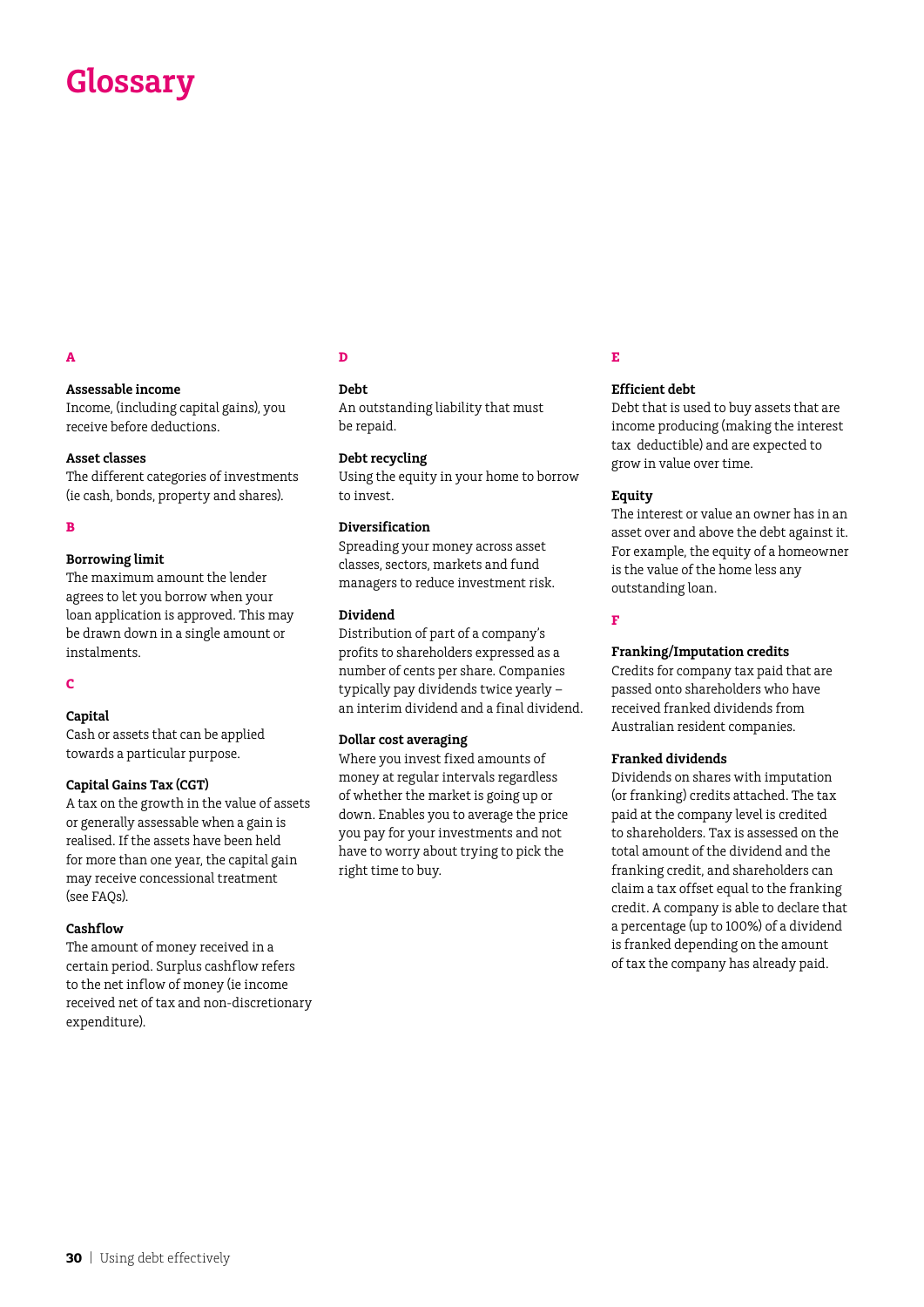# Glossary

### **Gearing**

Borrowing money for investment purposes.

#### **Guarantor**

A party who agrees to be responsible for the payment of another party's debts in the event that they default.

### **H**

### **Home equity loan**

A loan secured against the equity in a home. This can generally be used for investment or non-investment purposes.

#### **Home loan**

A loan taken out to acquire a home.

**I**

#### **Income producing asset**

An asset that generates income for the owner (eg a share that pays a dividend). The interest on a loan taken out to acquire an income producing asset is generally tax deductible.

### **Income Protection insurance**

A policy that pays you a portion of your lost income in the event of you being unable to work due to illness or injury.

#### **Inefficient debt**

Debt that is used to buy assets that are not income producing (meaning the interest is not tax deductible). The assets may also depreciate in value or have no monetary value after they are consumed.

#### **Instalment gearing**

A loan that allows you to increase the regular investments you make with your own money by drawing down regular amounts.

#### **Interest**

The amount a borrower pays to a lender for the use of borrowed money.

### **Interest-only loan**

A loan where the principal is paid back at the end of the term and only interest is paid during the term.

#### **Internally geared share fund**

A managed investment that may be available within or outside superannuation where the manager borrows on behalf of investors to make a larger investment in Australian and/or global shares.

#### **Investment loan**

A loan used to buy assets such as shares or property (either directly or via a managed fund) for the purpose of building wealth.

### **L**

#### **Limited recourse loan**

A gearing arrangement, such as an internally geared share fund, where the investor's liability is limited to the value of the initial investment.

#### **Line of credit**

An overdraft facility that is secured by a mortgage over a residential property. With a line of credit it's possible to drawdown over time to the set borrowing limit as required.

### **Loan to valuation ratio (LVR)**

The loan amount divided by the value of the assets used as loan security.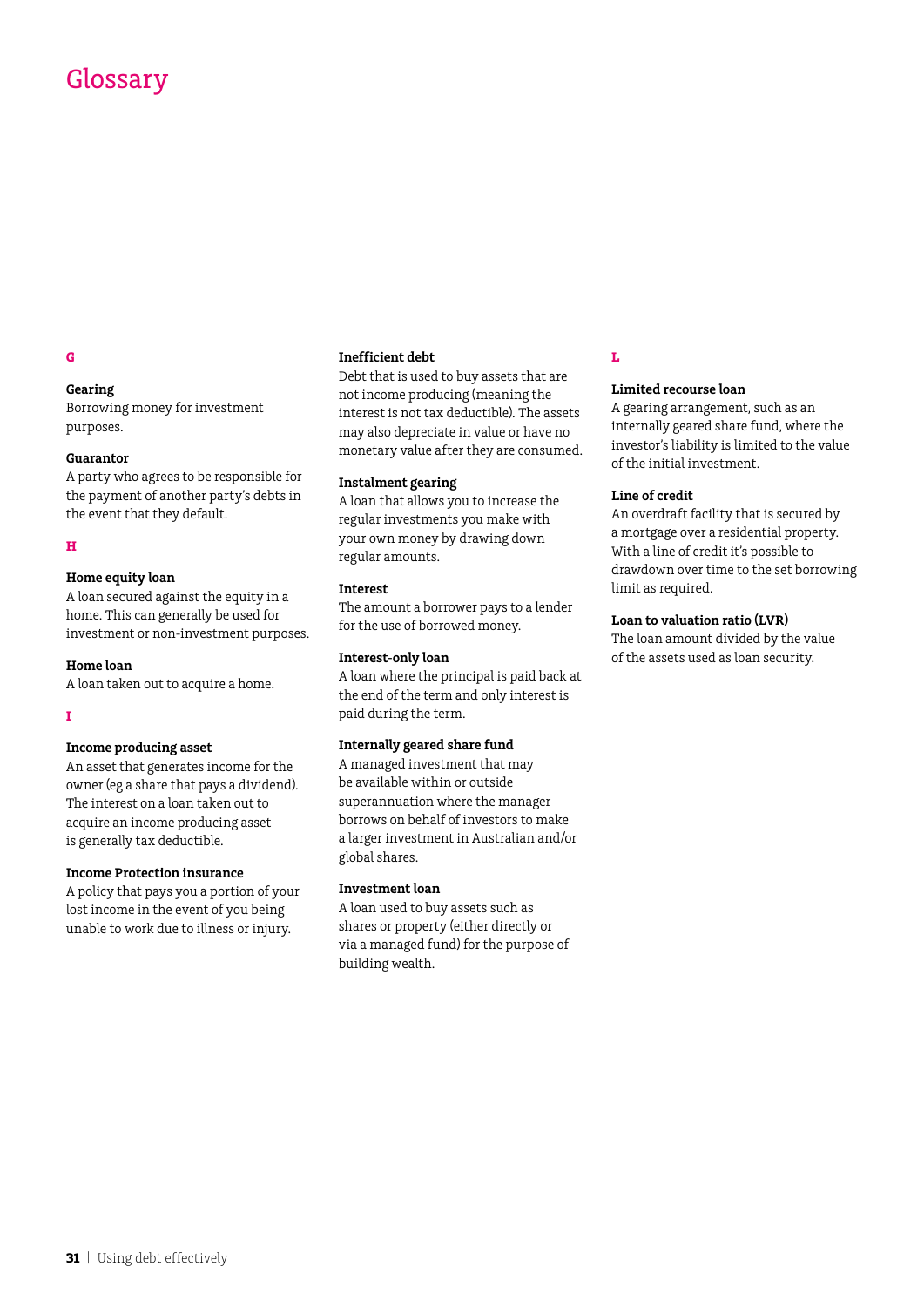# Glossary

### **Managed fund**

An investment which pools your money with that of other investors to form a fund invested into assets that's based on set investment objectives. A sector-specific fund invests in only one asset class (eg global shares) while a multi-sector (or diversified) fund invests in a number of asset classes.

#### **Margin call**

With a margin loan (see below), the lender is prepared to lend up to a maximum limit known as the loan to valuation ratio (LVR). The LVR is usually the loan amount expressed as a percentage of the assets offered as security. If you exceed your LVR, you will be required to meet a margin call, which means you must either repay part of the loan (via a cash payment or by selling assets) or provide additional assets as security.

### **Margin loan**

A loan that enables you to invest in shares and/or managed funds where these assets are used as security for the loan.

### **Marginal tax rate**

The stepped rate of tax you pay on your taxable income (see FAQs).

### **Mortgage**

A loan in which you provide the lender with a certain asset as security. The security is generally released upon repayment of the loan.

### **O**

### **Offset account (100%)**

A transaction account that is linked to a home (or investment) loan and the balance is directly offset against the loan balance before interest is calculated.

### **R**

### **Redraw facility**

A loan facility that enables you to make additional repayments and then withdraw these extra funds if and when necessary. They will often have limitations such as a minimum redraw amount and a fee for each withdrawal.

### **T**

### **Taxable income**

Your assessable income after allowing for tax deductions. Usually subject to tax at marginal rates plus the Medicare levy.

### **Tax deduction**

An amount that is deducted from your assessable income before tax is calculated. You can claim deductions in your annual tax return or, if your deduction is significant, you can apply to the Australian Taxation Office for a variation of Pay As You Go (PAYG) tax.

#### **Tax offset**

An amount deducted off the actual tax you have to pay. You may be able to claim a tax offset in your end of year tax return (eg franking credits). Sometimes a tax offset may be taken into account in calculating your PAYG rates.

#### **Temporary budget repair levy**

A levy of 2% on that part of a person's taxable income that exceeds \$180,000. The levy will apply from 1 July 2014 and apply to the 2014–15, 2015–16 and 2016–17 financial years.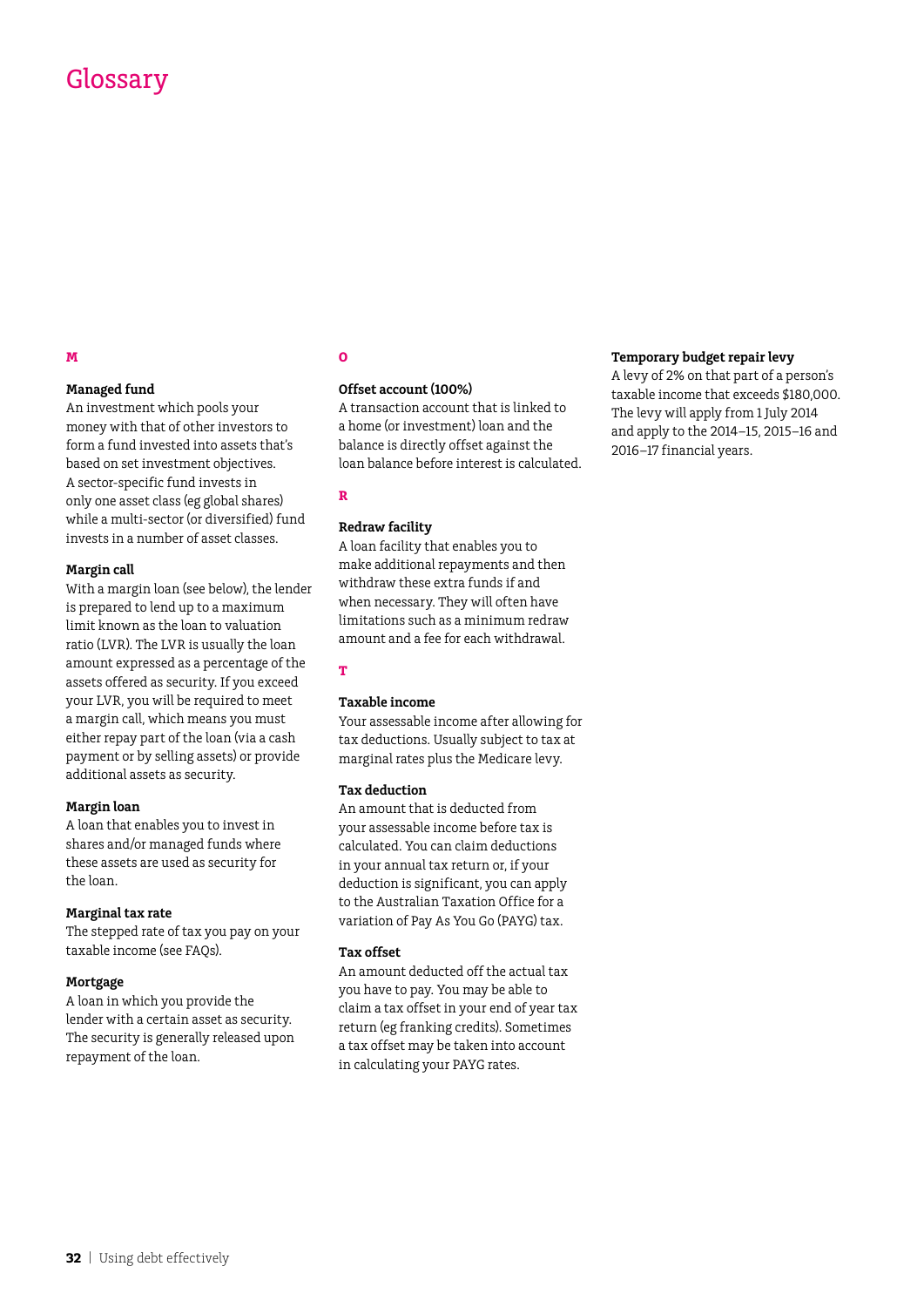# **Notes**

|  | $\equiv$                 |
|--|--------------------------|
|  | $\overline{\phantom{0}}$ |
|  |                          |
|  | $\overline{\phantom{0}}$ |
|  | $\overline{\phantom{a}}$ |
|  | $\overline{\phantom{0}}$ |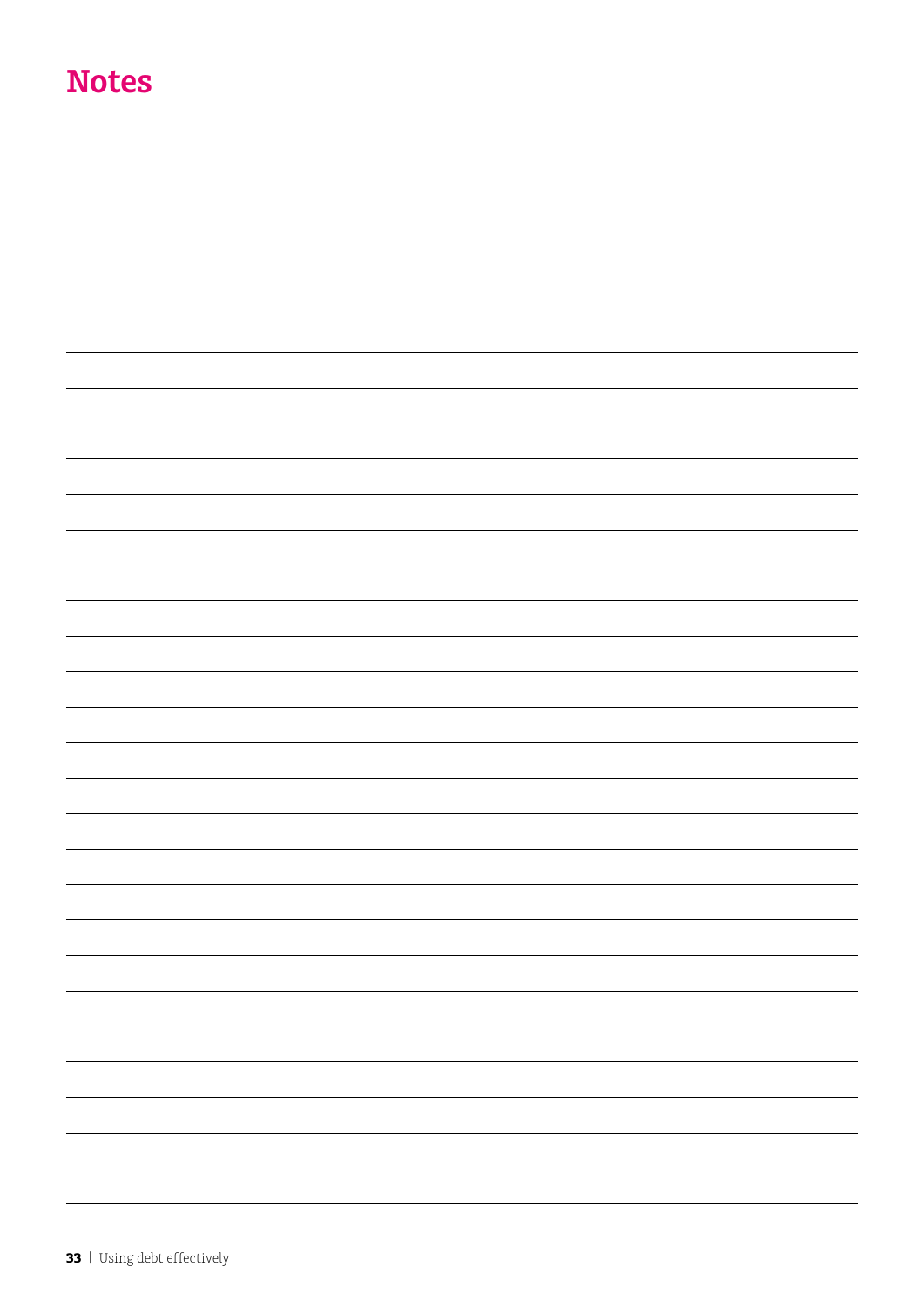# **MLC has a range of other smart strategy guides**

Ask your financial adviser for more details.



**Running your own super fund**



**Protecting you and your family**



**Protecting business owners**



**Making your super count**



**Maximising retirement income**